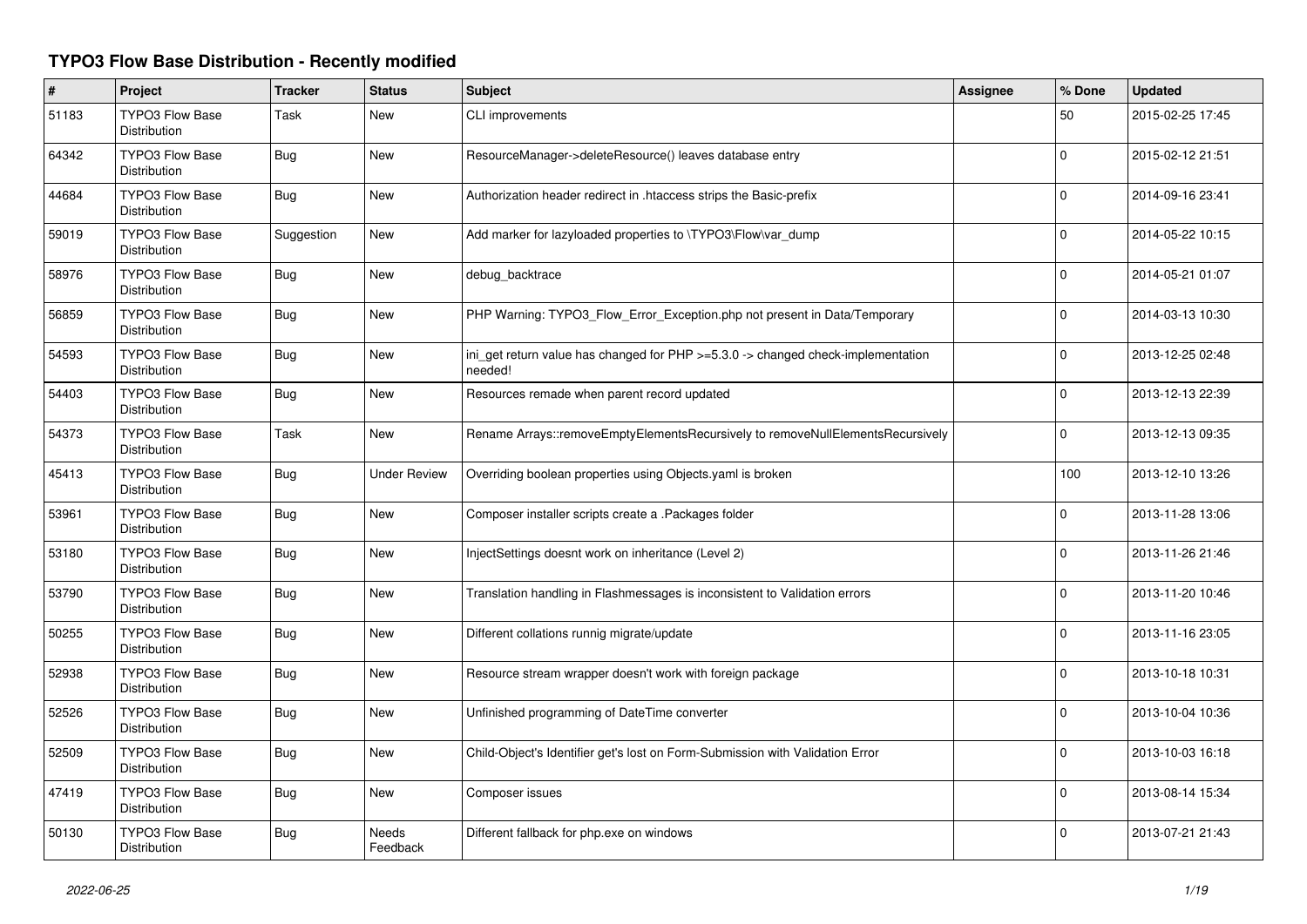| #     | Project                                | <b>Tracker</b>   | <b>Status</b>       | <b>Subject</b>                                                                                                                                    | <b>Assignee</b> | % Done      | <b>Updated</b>   |
|-------|----------------------------------------|------------------|---------------------|---------------------------------------------------------------------------------------------------------------------------------------------------|-----------------|-------------|------------------|
| 42408 | TYPO3 Flow Base<br>Distribution        | Story            | <b>New</b>          | Locale Detection / Selection                                                                                                                      |                 | 0           | 2013-06-11 13:31 |
| 47638 | <b>TYPO3 Flow Base</b><br>Distribution | Bug              | <b>New</b>          | Delete a ValueObject by its identity                                                                                                              |                 | 0           | 2013-04-27 13:14 |
| 47637 | TYPO3 Flow Base<br>Distribution        | Bug              | <b>New</b>          | Property with @ORM\Column(nullable=true,type="decimal",scale=2) results as type<br>"string" in Collection Objects and not as expected as "double" |                 | $\mathbf 0$ | 2013-04-27 12:14 |
| 47601 | <b>TYPO3 Flow Base</b><br>Distribution | Bug              | <b>New</b>          | Template Path of Submodules contains lowercase Namespace                                                                                          |                 | $\mathbf 0$ | 2013-04-26 14:33 |
| 47052 | TYPO3 Flow Base<br>Distribution        | Bug              | <b>New</b>          | Clear doctrine caches after migration applied                                                                                                     |                 | 0           | 2013-04-08 18:30 |
| 46244 | <b>TYPO3 Flow Base</b><br>Distribution | Bug              | <b>Under Review</b> | Remove call to PHP_BINDIR in CoreCommandController                                                                                                |                 | $\mathbf 0$ | 2013-03-19 11:39 |
| 41843 | TYPO3 Flow Base<br>Distribution        | Bug              | <b>New</b>          | Composer and rename issues (umbrella issue)                                                                                                       |                 | 60          | 2013-01-15 17:19 |
| 44078 | <b>TYPO3 Flow Base</b><br>Distribution | Task             | <b>New</b>          | Probably false behavior in symlinked environment                                                                                                  |                 | 0           | 2012-12-18 13:17 |
| 42407 | <b>TYPO3 Flow Base</b><br>Distribution | Story            | <b>New</b>          | <b>Asset Management</b>                                                                                                                           |                 | 0           | 2012-10-26 09:02 |
| 41508 | <b>TYPO3 Flow Base</b><br>Distribution | Task             | <b>Under Review</b> | Replace Jasmine by Buster.js                                                                                                                      |                 | 0           | 2012-10-01 20:58 |
| 39432 | <b>TYPO3 Flow Base</b><br>Distribution | Task             | <b>New</b>          | Clarify introducing properties                                                                                                                    |                 | $\mathbf 0$ | 2012-07-31 23:34 |
| 38875 | <b>TYPO3 Flow Base</b><br>Distribution | Suggestion       | <b>New</b>          | Have a Translator object available in action controllers                                                                                          |                 | $\Omega$    | 2012-07-11 15:00 |
| 33308 | <b>TYPO3 Flow Base</b><br>Distribution | Task             | <b>New</b>          | General date and time handling rules                                                                                                              |                 | 0           | 2012-03-06 16:05 |
| 28964 | TYPO3 Flow Base<br>Distribution        | Feature          | <b>New</b>          | Integrate Behat tool for BDD                                                                                                                      |                 | 0           | 2011-08-13 16:03 |
| 38379 | TYPO3.Eel                              | Feature          | <b>New</b>          | Implement a Eel-ViewHelper                                                                                                                        |                 | 0           | 2013-04-08 11:03 |
| 42240 | TYPO3.Eel                              | Task             | <b>New</b>          | Make Eel usable outside of TYPO3 Flow                                                                                                             |                 | 0           | 2012-10-21 12:32 |
| 58622 | TYPO3.Flow                             | Feature          | New                 | Clearer Exception: Array to string conversion                                                                                                     |                 | $\mathbf 0$ | 2016-06-13 18:15 |
| 51676 | TYPO3.Flow                             | Feature          | <b>Under Review</b> | Support of symlinks for Resources                                                                                                                 |                 | 100         | 2015-06-13 12:51 |
| 54181 | TYPO3.Flow                             | <sub>I</sub> Bug | New                 | Use date_default_timezone_get() instead of ini_get('date.timezone')                                                                               |                 | 0           | 2015-06-01 18:54 |
| 42520 | TYPO3.Flow                             | Bug              | New                 | Cache must be flushed globally for package state changes                                                                                          |                 | 0           | 2015-02-25 17:45 |
| 56856 | TYPO3.Flow                             | Bug              | <b>Under Review</b> | Fix StandardView Template                                                                                                                         |                 | 0           | 2015-02-25 11:25 |
| 51763 | TYPO3.Flow                             | <b>Bug</b>       | New                 | HttpRequest always returns content of the current request                                                                                         |                 | 0           | 2015-02-20 12:53 |
| 56601 | TYPO3.Flow                             | <b>Bug</b>       | <b>Under Review</b> | PersistenceManager wrong handling of ORM\ld                                                                                                       |                 | 0           | 2015-02-16 17:56 |
| 55953 | TYPO3.Flow                             | Task             | New                 | Repair and streamline ValueObject support                                                                                                         |                 | 50          | 2015-02-16 00:30 |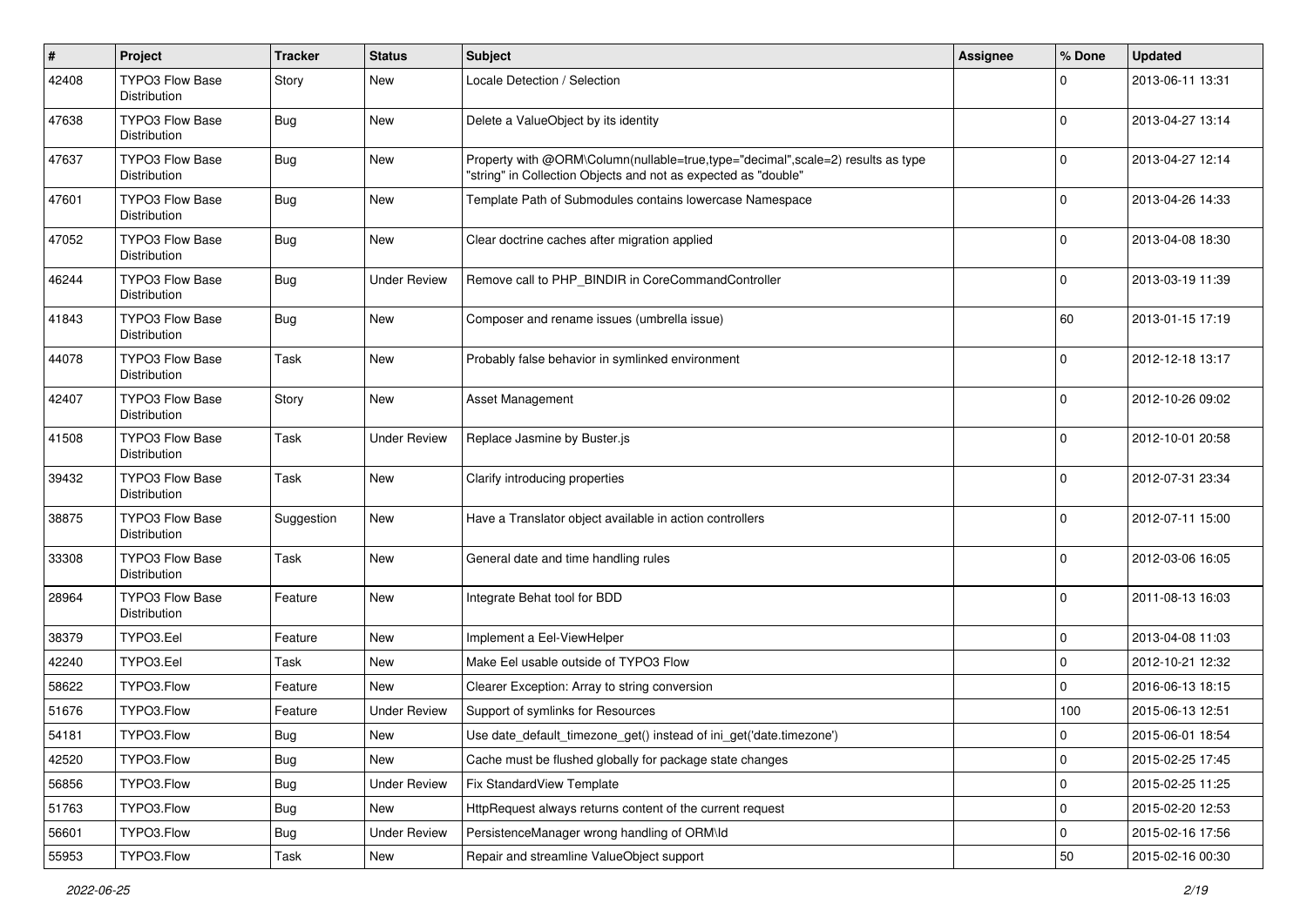| $\vert$ # | Project    | <b>Tracker</b> | <b>Status</b>       | <b>Subject</b>                                                                                            | <b>Assignee</b> | % Done         | <b>Updated</b>   |
|-----------|------------|----------------|---------------------|-----------------------------------------------------------------------------------------------------------|-----------------|----------------|------------------|
| 47191     | TYPO3.Flow | Feature        | <b>Under Review</b> | Make (property) Validators aware of parent class and the property they belong to                          |                 | 0              | 2015-02-13 18:25 |
| 54046     | TYPO3.Flow | Bug            | <b>New</b>          | Removal of ValueObjects from a ManyToMany relationship is not possible                                    |                 | $\Omega$       | 2015-02-05 11:01 |
| 55954     | TYPO3.Flow | Bug            | <b>New</b>          | Associations to ValueObjects should not be cascade all'd                                                  |                 | 0              | 2015-02-05 11:00 |
| 64842     | TYPO3.Flow | Feature        | New                 | Validation of Property should also happen before Property Mapping.                                        |                 | $\Omega$       | 2015-02-04 10:35 |
| 3153      | TYPO3.Flow | Feature        | <b>New</b>          | Support of action based filter rules defined by annotation.                                               |                 | $\Omega$       | 2015-01-25 18:23 |
| 43082     | TYPO3.Flow | Feature        | Needs<br>Feedback   | Add CLI support for scaffolding models, views, controller                                                 |                 | $\Omega$       | 2015-01-05 11:39 |
| 47073     | TYPO3.Flow | Bug            | <b>New</b>          | Cookie causes Error after Update                                                                          |                 | $\Omega$       | 2014-12-16 11:59 |
| 54037     | TYPO3.Flow | Feature        | <b>Under Review</b> | JsonView accepts encoding options                                                                         |                 | $\overline{0}$ | 2014-12-14 11:46 |
| 59366     | TYPO3.Flow | Bug            | <b>Under Review</b> | fix* lifecycle callbacks should not be registered for unproxied entities                                  |                 | $\Omega$       | 2014-11-27 09:41 |
| 59442     | TYPO3.Flow | Bug            | <b>Under Review</b> | Composite primary keys including foreign entity don't work                                                |                 | 0              | 2014-11-27 09:34 |
| 62740     | TYPO3.Flow | <b>Bug</b>     | New                 | Add check on literal in TypeHandlingUtility::isCollectionType                                             |                 | $\mathbf 0$    | 2014-11-06 20:06 |
| 37405     | TYPO3.Flow | Feature        | <b>Under Review</b> | When changing a property wich is used in routing the Link-VH should direkt to the new<br>properties value |                 | $\Omega$       | 2014-11-02 18:25 |
| 62292     | TYPO3.Flow | Major Feature  | New                 | Support for entity translation                                                                            |                 | $\overline{0}$ | 2014-10-17 03:18 |
| 62009     | TYPO3.Flow | Bug            | <b>New</b>          | Rewrite URI Filename could be empty                                                                       |                 | $\overline{0}$ | 2014-10-07 11:03 |
| 40418     | TYPO3.Flow | Feature        | Needs<br>Feedback   | Add an option to flow3:cache:flush thats keeps user sessions active                                       |                 | $\Omega$       | 2014-10-03 20:17 |
| 49011     | TYPO3.Flow | Bug            | <b>Under Review</b> | Support executing TYPO3.Flow inside a PHAR                                                                |                 | 0              | 2014-10-03 15:21 |
| 61043     | TYPO3.Flow | Task           | <b>New</b>          | Rename ClassSchema to ModelSchema                                                                         |                 | $\mathbf 0$    | 2014-08-18 23:20 |
| 60095     | TYPO3.Flow | Feature        | <b>Under Review</b> | LockManager's LockHoldingStackPage should be configurable                                                 |                 | $\Omega$       | 2014-07-07 11:15 |
| 59878     | TYPO3.Flow | <b>Bug</b>     | New                 | TYPO3\Flow\Core\Booting\Exception\SubProcessException thrown in file Scripts.php                          |                 | $\Omega$       | 2014-06-25 15:29 |
| 58996     | TYPO3.Flow | Bug            | New                 | ResourceManager adding to persistence                                                                     |                 | $\Omega$       | 2014-06-25 14:38 |
| 59747     | TYPO3.Flow | Bug            | New                 | TYPO3\Flow\Error\Exception thrown in file ErrorHandler.php                                                |                 | 0              | 2014-06-20 21:28 |
| 59023     | TYPO3.Flow | Bug            | New                 | BooleanConverter should not convert empty values to boolean                                               |                 | $\Omega$       | 2014-06-10 14:04 |
| 59357     | TYPO3.Flow | <b>Bug</b>     | New                 | Using the PackageManager directly instead of the Interface results in unexpected<br>behavior              |                 | $\Omega$       | 2014-06-05 14:34 |
| 59322     | TYPO3.Flow | <b>Bug</b>     | New                 | Mssing field exception should show missing migrations as well                                             |                 | $\mathbf 0$    | 2014-06-04 06:47 |
| 59244     | TYPO3.Flow | Feature        | New                 | Message or Container needs context                                                                        |                 | l 0            | 2014-05-31 11:47 |
| 59140     | TYPO3.Flow | <b>Bug</b>     | New                 | TYPO3\Flow\Error\Exception thrown in file ErrorHandler.php                                                |                 | 0              | 2014-05-27 15:51 |
| 38980     | TYPO3.Flow | <b>Bug</b>     | New                 | ActionController: behavior of required arguments is not consistent                                        |                 | $\overline{0}$ | 2014-05-27 14:14 |
| 59084     | TYPO3.Flow | <b>Bug</b>     | New                 | if 403 Exception show reason                                                                              |                 | l 0            | 2014-05-24 18:20 |
| 59049     | TYPO3.Flow | <b>Bug</b>     | New                 | TYPO3\Flow\Error\Exception thrown in file ErrorHandler.php                                                |                 | $\mathbf 0$    | 2014-05-22 23:34 |
| 58975     | TYPO3.Flow | <b>Bug</b>     | New                 | Fix command for Linux in Qucikstart documentation                                                         |                 | 100            | 2014-05-21 19:47 |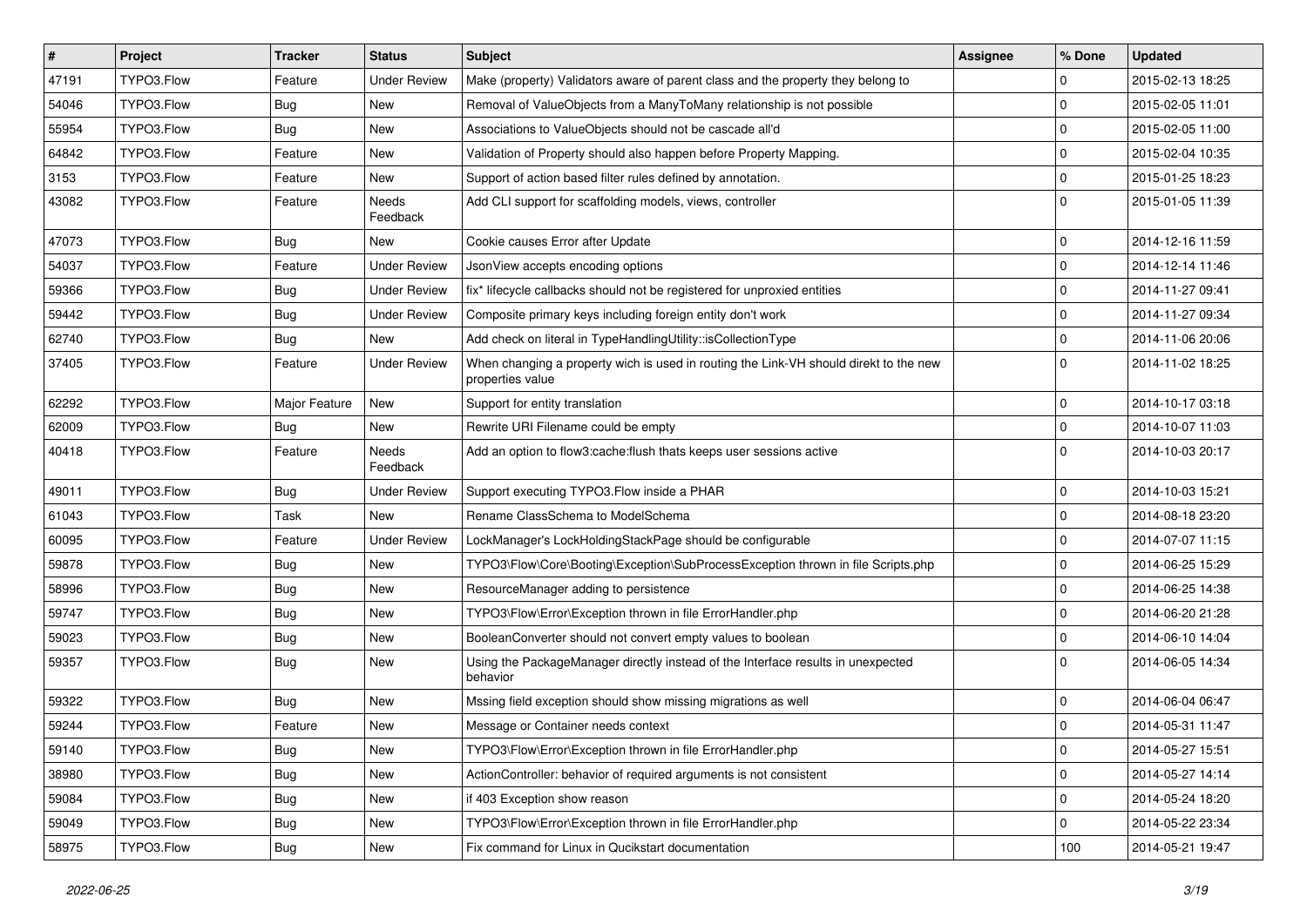| $\vert$ # | <b>Project</b> | <b>Tracker</b> | <b>Status</b>       | Subject                                                                                             | <b>Assignee</b> | % Done      | <b>Updated</b>   |
|-----------|----------------|----------------|---------------------|-----------------------------------------------------------------------------------------------------|-----------------|-------------|------------------|
| 53177     | TYPO3.Flow     | Feature        | New                 | entity resource policy value support for `this`                                                     |                 | $\mathbf 0$ | 2014-05-20 09:22 |
| 58927     | TYPO3.Flow     | <b>Bug</b>     | <b>New</b>          | Overlapping ressouce definitions in Policy yaml resolved incorrectly                                |                 | $\mathbf 0$ | 2014-05-19 15:19 |
| 58894     | TYPO3.Flow     | <b>Bug</b>     | New                 | MySQL max key length exceeded during Neos setup                                                     |                 | $\mathbf 0$ | 2014-05-17 22:37 |
| 58852     | TYPO3.Flow     | <b>Bug</b>     | New                 | TYPO3\Flow\Security\Exception\AccessDeniedException should clarify which action<br>fails to execute |                 | $\Omega$    | 2014-05-16 09:36 |
| 44891     | TYPO3.Flow     | Feature        | <b>New</b>          | Routes should be able to enforce http/https protocol                                                |                 | $\mathbf 0$ | 2014-05-14 19:55 |
| 58744     | TYPO3.Flow     | <b>Bug</b>     | New                 | Can not split configuration in settings.yaml                                                        |                 | $\mathbf 0$ | 2014-05-14 12:06 |
| 58579     | TYPO3.Flow     | Feature        | New                 | Adding own environment constants to Flow                                                            |                 | 50          | 2014-05-06 22:14 |
| 58408     | TYPO3.Flow     | Task           | New                 | Disable manualy persisting                                                                          |                 | $\mathbf 0$ | 2014-05-02 10:58 |
| 57450     | TYPO3.Flow     | <b>Bug</b>     | New                 | International E-Mail addresses (umlauts, etc.) are not validated correctly                          |                 | $\mathbf 0$ | 2014-04-30 14:58 |
| 58184     | TYPO3.Flow     | Major Feature  | New                 | HTTP request argument building for different use cases                                              |                 | $\mathbf 0$ | 2014-04-25 11:30 |
| 58153     | TYPO3.Flow     | <b>Bug</b>     | New                 | Session - Scope, Property with interface annotation fails at wakeup                                 |                 | $\mathbf 0$ | 2014-04-24 12:46 |
| 33055     | TYPO3.Flow     | Bug            | <b>New</b>          | AccessDeniedException instead of WebRedirect                                                        |                 | $\mathbf 0$ | 2014-04-17 15:54 |
| 57972     | TYPO3.Flow     | <b>Bug</b>     | New                 | Missing @ManyToOne in example for resource                                                          |                 | $\mathbf 0$ | 2014-04-16 06:32 |
| 57815     | TYPO3.Flow     | <b>Bug</b>     | New                 | Invalid resources are saved in the persistent resources folder                                      |                 | $\mathbf 0$ | 2014-04-10 22:02 |
| 57796     | TYPO3.Flow     | Bug            | New                 | XLIFF Fails if $id ==$ nodedata                                                                     |                 | $\mathbf 0$ | 2014-04-09 21:43 |
| 56602     | TYPO3.Flow     | Major Feature  | New                 | Handling Of Multi Identity Entities                                                                 |                 | $\mathbf 0$ | 2014-04-09 13:10 |
| 56573     | TYPO3.Flow     | Bug            | New                 | Converting by Flow\Identity                                                                         |                 | $\Omega$    | 2014-04-09 13:10 |
| 57763     | TYPO3.Flow     | Feature        | New                 | Allow controller / package / action as params in<br>\TYPO3\Fluid\ViewHelpers\Form\ButtonViewHelper  |                 | $\Omega$    | 2014-04-09 12:43 |
| 56556     | TYPO3.Flow     | Feature        | <b>New</b>          | support has Property and is Property                                                                |                 | $\mathbf 0$ | 2014-04-08 00:34 |
| 57374     | TYPO3.Flow     | <b>Bug</b>     | New                 | Persisted entities saved in session are not resolved                                                |                 | $\mathbf 0$ | 2014-04-03 09:43 |
| 57541     | TYPO3.Flow     | <b>Bug</b>     | <b>Under Review</b> | Content Security: operands work intrinsically differently in Rewrite and Manual check               |                 | $\mathbf 0$ | 2014-04-03 09:06 |
| 55199     | TYPO3.Flow     | Feature        | New                 | Avoid Buffering of Shell output                                                                     |                 | $\mathbf 0$ | 2014-03-31 12:34 |
| 57437     | TYPO3.Flow     | <b>Bug</b>     | New                 | Composer package replacement is not supported                                                       |                 | $\mathbf 0$ | 2014-03-30 23:12 |
| 56744     | TYPO3.Flow     | Feature        | New                 | stay logged in                                                                                      |                 | $\Omega$    | 2014-03-27 12:17 |
| 56544     | TYPO3.Flow     | Bug            | New                 | FLOW Exception on tar package inclusion via composer                                                |                 | $\mathbf 0$ | 2014-03-20 14:38 |
| 56916     | TYPO3.Flow     | Feature        | <b>New</b>          | Support PATCH request method as of RFC5789                                                          |                 | $\Omega$    | 2014-03-14 16:50 |
| 56486     | TYPO3.Flow     | Feature        | New                 | Optimize the ObjectManager for performance                                                          |                 | 0           | 2014-03-04 17:33 |
| 56036     | TYPO3.Flow     | Feature        | New                 | Optimize autoloading                                                                                |                 | $\pmb{0}$   | 2014-03-03 11:15 |
| 55957     | TYPO3.Flow     | Task           | New                 | RFC: Optimize AOP proxies                                                                           |                 | $\mathbf 0$ | 2014-02-28 14:44 |
| 33258     | TYPO3.Flow     | Major Feature  | Accepted            | Implement support for Assetic                                                                       |                 | $\pmb{0}$   | 2014-02-24 08:05 |
| 50901     | TYPO3.Flow     | Feature        | New                 | @IgnoreValidation also for class fields                                                             |                 | $\mathsf 0$ | 2014-02-21 10:01 |
| 56107     | TYPO3.Flow     | <b>Bug</b>     | New                 | Property mapping configuration only supports one wildcard at a time                                 |                 | $\mathsf 0$ | 2014-02-19 10:33 |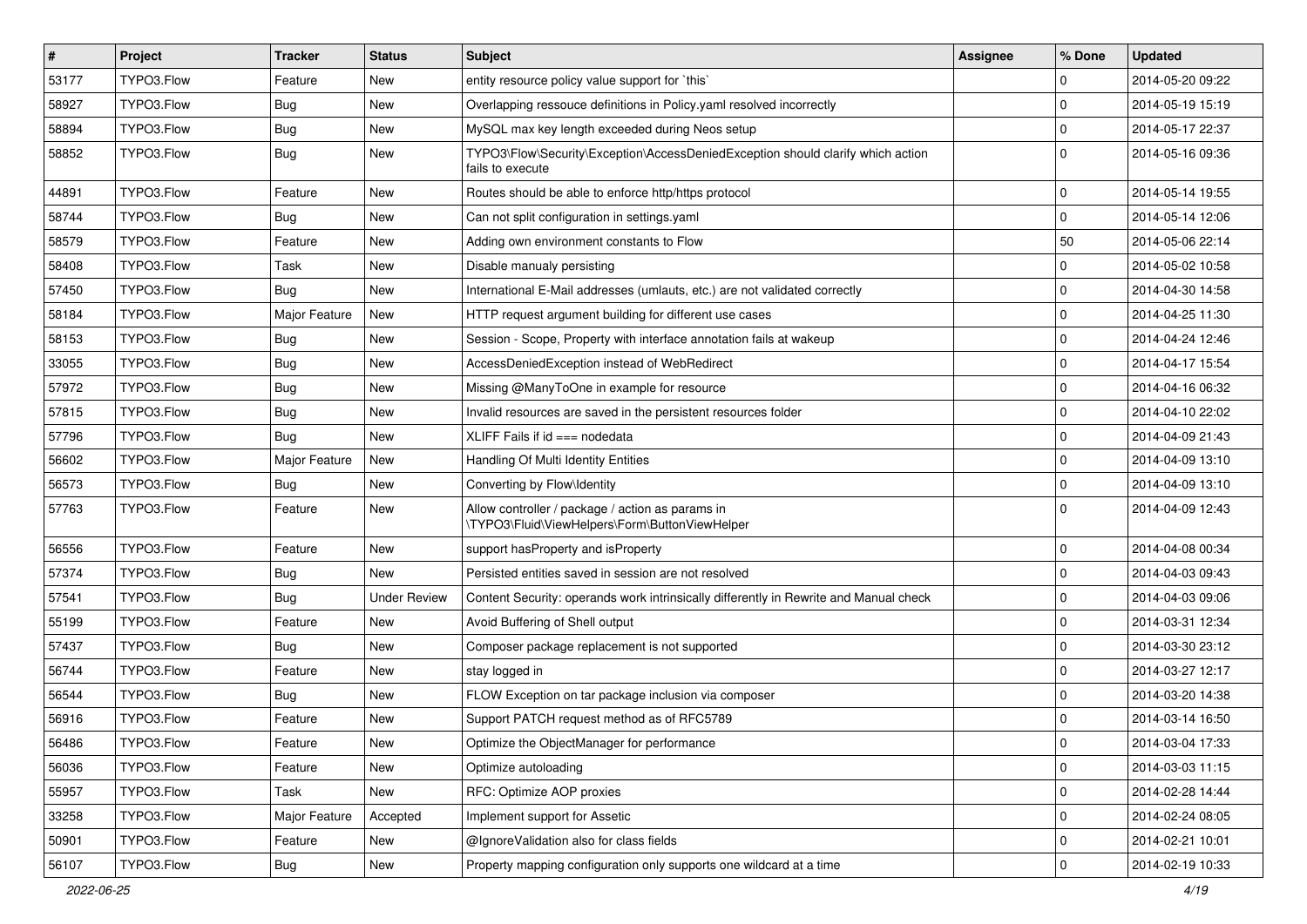| #     | Project    | <b>Tracker</b> | <b>Status</b>            | <b>Subject</b>                                                                                                       | Assignee | % Done      | <b>Updated</b>   |
|-------|------------|----------------|--------------------------|----------------------------------------------------------------------------------------------------------------------|----------|-------------|------------------|
| 45917 | TYPO3.Flow | Bug            | New                      | RoutePartHandler transliteration must be improved                                                                    |          | 0           | 2014-02-17 09:13 |
| 47236 | TYPO3.Flow | <b>Bug</b>     | <b>Needs</b><br>Feedback | Error at offset 6279 of 6338                                                                                         |          | $\Omega$    | 2014-02-14 09:35 |
| 55958 | TYPO3.Flow | Task           | New                      | RFC: Use PHP 5.4 closure features for direct ObjectAccess                                                            |          | $\mathbf 0$ | 2014-02-13 14:30 |
| 55937 | TYPO3.Flow | Bug            | <b>New</b>               | FlashMessage queue is lost                                                                                           |          | $\mathbf 0$ | 2014-02-12 17:03 |
| 54744 | TYPO3.Flow | <b>Bug</b>     | New                      | System.log contains many NOTICE Flow The argument "workspace" declared in<br>pointcut does not exist in method TYPO3 |          | $\Omega$    | 2014-02-12 09:07 |
| 55831 | TYPO3.Flow | Feature        | New                      | Different scenarios for session settings                                                                             |          | $\mathbf 0$ | 2014-02-10 11:21 |
| 55719 | TYPO3.Flow | Feature        | New                      | Support additional Resource Folders                                                                                  |          | $\mathbf 0$ | 2014-02-06 11:38 |
| 54381 | TYPO3.Flow | Bug            | New                      | TYPO3\Flow\Core\Booting\Exception\SubProcessException thrown in file Scripts.php                                     |          | $\mathbf 0$ | 2014-02-06 11:14 |
| 51489 | TYPO3.Flow | Bug            | New                      | Doctrine\Common\Annotations\AnnotationException thrown in file<br>AnnotationException.php                            |          | $\Omega$    | 2014-02-06 10:20 |
| 54446 | TYPO3.Flow | <b>Bug</b>     | <b>New</b>               | Cache filebackend 'include_once'                                                                                     |          | $\mathbf 0$ | 2014-01-29 15:22 |
| 54451 | TYPO3.Flow | Bug            | New                      | No functionality at Apache environments with suexec                                                                  |          | $\mathbf 0$ | 2014-01-01 18:22 |
| 53620 | TYPO3.Flow | Bug            | New                      | Move Classes/TYPO3/Flow/Composer to own Package                                                                      |          | $\mathbf 0$ | 2014-01-01 16:02 |
| 53851 | TYPO3.Flow | Bug            | New                      | TYPO3\Flow\Core\Booting\Exception\SubProcessException thrown in file Scripts.php                                     |          | $\mathbf 0$ | 2014-01-01 00:00 |
| 54458 | TYPO3.Flow | Bug            | New                      | Missing Version Number in packages                                                                                   |          | $\mathbf 0$ | 2013-12-28 18:13 |
| 44123 | TYPO3.Flow | Feature        | New                      | Make the "Flow requires the PHP setting "date.timezone"" error more beautiful                                        |          | $\mathbf 0$ | 2013-12-25 01:55 |
| 54589 | TYPO3.Flow | Bug            | New                      | Role parent is not removed from roles MM table                                                                       |          | $\mathbf 0$ | 2013-12-24 15:32 |
| 54549 | TYPO3.Flow | Bug            | New                      | PackageManager::createPackage is incompatible to PackageManagerInterface                                             |          | $\mathbf 0$ | 2013-12-21 14:42 |
| 51120 | TYPO3.Flow | Bug            | New                      | \TYPO3\Flow\Core\Booting::buildSubprocessCommand - wrong command if passed<br>more than one parameters               |          | $\Omega$    | 2013-12-11 16:33 |
| 27045 | TYPO3.Flow | Bug            | <b>New</b>               | Introduced properties are not available in the reflection service during a compile run                               |          | $\mathbf 0$ | 2013-12-07 11:14 |
| 51188 | TYPO3.Flow | Bug            | New                      | Doctrine does not respect AOP-injected properties                                                                    |          | 0           | 2013-12-07 11:13 |
| 35388 | TYPO3.Flow | Feature        | New                      | Use the current package as default for translations within controllers                                               |          | $\mathbf 0$ | 2013-12-03 23:12 |
| 3728  | TYPO3.Flow | Feature        | New                      | Support arrays of objects as controller arguments                                                                    |          | $\Omega$    | 2013-11-16 17:34 |
| 53533 | TYPO3.Flow | Bug            | New                      | Class reflection assumes reverse PSR-0, can lead to fail in autoloader                                               |          | $\mathbf 0$ | 2013-11-11 21:05 |
| 33587 | TYPO3.Flow | Feature        | New                      | Automatically remove unused Resources                                                                                |          | $\mathbf 0$ | 2013-11-11 18:21 |
| 2817  | TYPO3.Flow | Feature        | Needs<br>Feedback        | Provide safeguard for preventing multiple submits of a form                                                          |          | $\Omega$    | 2013-10-31 13:38 |
| 53224 | TYPO3.Flow | Bug            | New                      | Constructor in subclass breaks call chain leading to missing identifier / uuid                                       |          | $\mathbf 0$ | 2013-10-30 12:06 |
| 51459 | TYPO3.Flow | Feature        | New                      | Allow catching of particular exceptions on property mapping                                                          |          | $\mathbf 0$ | 2013-10-22 13:44 |
| 52945 | TYPO3.Flow | Bug            | New                      | Excluded classes should only be excluded from reflection but still autoloaded                                        |          | 0           | 2013-10-19 12:52 |
| 52909 | TYPO3.Flow | <b>Bug</b>     | New                      | Class Loader fallback to non-proxy hides fatal errors                                                                |          | 0           | 2013-10-17 11:24 |
| 52014 | TYPO3.Flow | Bug            | New                      | Migration makes fields NOT NULL even though not true                                                                 |          | $\mathbf 0$ | 2013-10-15 18:27 |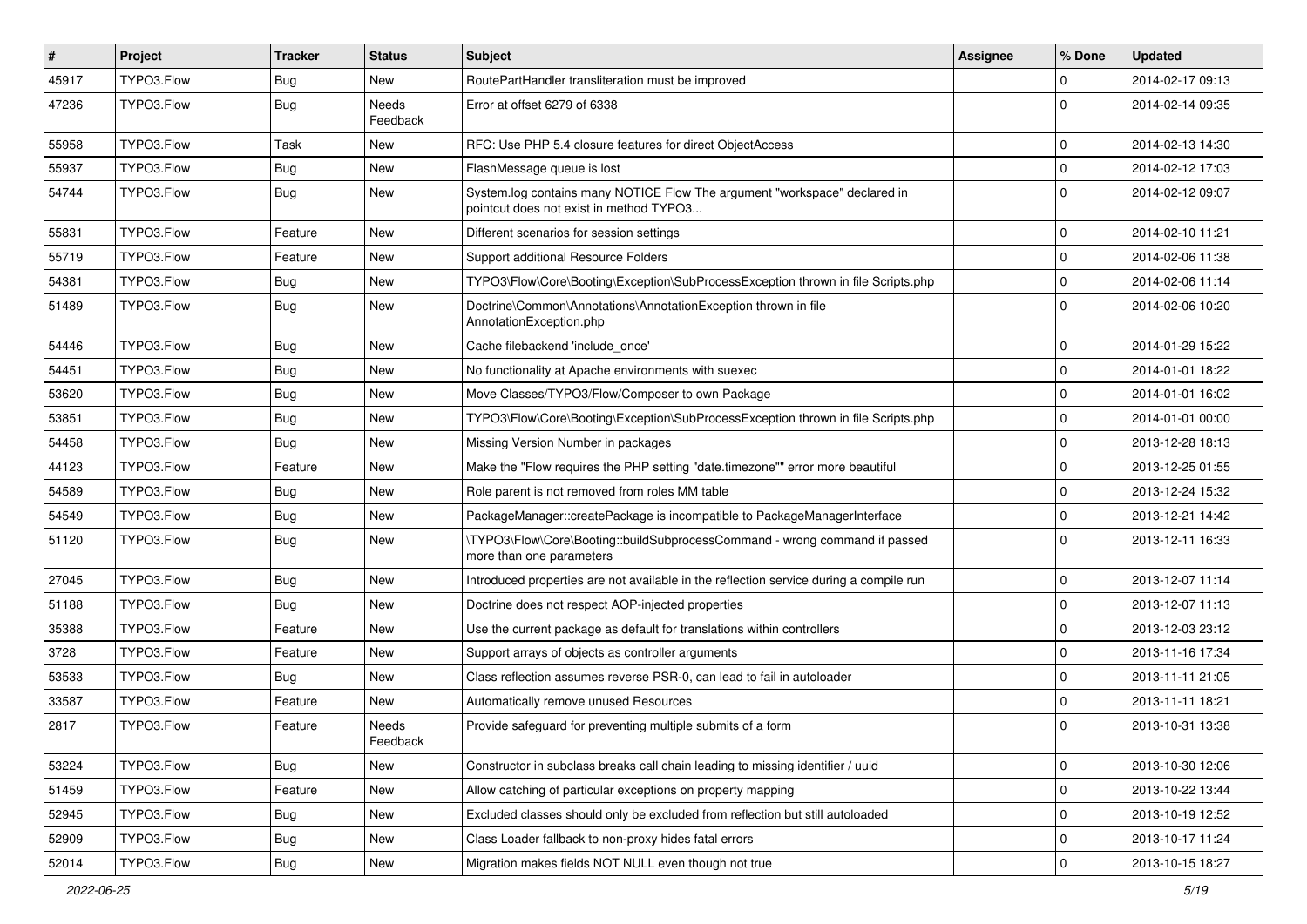| $\pmb{\#}$ | <b>Project</b> | <b>Tracker</b> | <b>Status</b>       | Subject                                                                                               | <b>Assignee</b> | % Done              | <b>Updated</b>   |
|------------|----------------|----------------|---------------------|-------------------------------------------------------------------------------------------------------|-----------------|---------------------|------------------|
| 52590      | TYPO3.Flow     | Feature        | New                 | Provide a way to get the Doctrine QueryBuilder                                                        |                 | $\Omega$            | 2013-10-11 10:39 |
| 52280      | TYPO3.Flow     | Task           | <b>Under Review</b> | Throw Exception if there is an array in PSR-0 autoload                                                |                 | $\mathbf 0$         | 2013-10-05 11:30 |
| 52430      | TYPO3.Flow     | Bug            | <b>New</b>          | Cannot convert from UUID to auto-increment ID                                                         |                 | $\Omega$            | 2013-10-01 15:48 |
| 52185      | TYPO3.Flow     | <b>Bug</b>     | New                 | PositionalArraySorter should detect recursive dependencies                                            |                 | $\mathbf 0$         | 2013-09-23 13:02 |
| 27561      | TYPO3.Flow     | Task           | Accepted            | Complete documentation                                                                                |                 | 84                  | 2013-09-23 12:56 |
| 46823      | TYPO3.Flow     | Task           | Accepted            | Detect APC and APCu correctly                                                                         |                 | $\mathbf 0$         | 2013-09-18 09:28 |
| 51704      | TYPO3.Flow     | <b>Bug</b>     | <b>New</b>          | TYPO3\Flow\Error\Exception thrown in file ErrorHandler.php                                            |                 | $\mathbf 0$         | 2013-09-17 08:42 |
| 52005      | TYPO3.Flow     | Bug            | New                 | TYPO3\Flow\Error\Exception thrown in file ErrorHandler.php                                            |                 | $\mathbf 0$         | 2013-09-14 14:22 |
| 51847      | TYPO3.Flow     | <b>Bug</b>     | New                 | Overiding controller actions with other required parameter sets results in fatal error.               |                 | $\mathbf 0$         | 2013-09-09 10:54 |
| 49423      | TYPO3.Flow     | <b>Bug</b>     | New                 | Role name and packageKey are not accessible                                                           |                 | $\mathbf 0$         | 2013-09-05 10:26 |
| 51530      | TYPO3.Flow     | Task           | New                 | Improve speed of Files::readDirectoryRecursively using RecursiveDirectoryIterator?                    |                 | $\mathbf 0$         | 2013-08-29 19:49 |
| 47456      | TYPO3.Flow     | Feature        | New                 | ManyToOne and OneToOne Relations of Objects passed as Action Argument are<br>loaded automatically     |                 | $\Omega$            | 2013-08-28 15:11 |
| 51312      | TYPO3.Flow     | Bug            | <b>New</b>          | Default php error handler generates warning (when loading<br>TYPO3\Flow\Error\Exception class)        |                 | $\Omega$            | 2013-08-24 16:07 |
| 51286      | TYPO3.Flow     | Task           | New                 | Custom error views should introduce a controller context somehow                                      |                 | $\mathbf 0$         | 2013-08-23 11:24 |
| 33069      | TYPO3.Flow     | Task           | New                 | Make command output sparse, implement generic verbose switch                                          |                 | $\mathbf 0$         | 2013-08-19 14:33 |
| 35709      | TYPO3.Flow     | Task           | <b>New</b>          | Implement global Command aliases                                                                      |                 | $\mathbf 0$         | 2013-08-19 14:33 |
| 50382      | TYPO3.Flow     | Task           | New                 | Impossible to use arguments in CLI that are added by overriding<br>initializeCommandMethodArguments() |                 | $\Omega$            | 2013-08-19 14:32 |
| 39791      | TYPO3.Flow     | Bug            | <b>New</b>          | Reflection data of old aspect is not removed                                                          |                 | $\mathbf 0$         | 2013-08-14 15:40 |
| 45041      | TYPO3.Flow     | <b>Bug</b>     | New                 | Set file permissions doesnt work                                                                      |                 | $\mathbf 0$         | 2013-08-14 15:35 |
| 44361      | TYPO3.Flow     | <b>Bug</b>     | <b>New</b>          | TYPO3\Flow\I18n\Formatter\DatetimeFormatter - caching DATETIME type                                   |                 | $\mathbf 0$         | 2013-08-14 15:35 |
| 44186      | TYPO3.Flow     | Bug            | New                 | Request does not accept custom Content-Type                                                           |                 | $\mathbf 0$         | 2013-08-14 15:35 |
| 44185      | TYPO3.Flow     | <b>Bug</b>     | New                 | XML body always need a root node                                                                      |                 | $\mathbf 0$         | 2013-08-14 15:35 |
| 44184      | TYPO3.Flow     | Bug            | <b>New</b>          | Request arguments are not merged correctly for single object actions                                  |                 | $\mathbf 0$         | 2013-08-14 15:35 |
| 44148      | TYPO3.Flow     | Bug            | New                 | Documentation for executeCommand() needs clarification                                                |                 | $\mathbf 0$         | 2013-08-14 15:35 |
| 43541      | TYPO3.Flow     | <b>Bug</b>     | New                 | Incomplete classes path detection for PSR-0                                                           |                 | $\mathbf 0$         | 2013-08-14 15:35 |
| 42465      | TYPO3.Flow     | Task           | New                 | Document i18n settings                                                                                |                 | $\Omega$            | 2013-08-14 15:35 |
| 42101      | TYPO3.Flow     | Bug            | New                 | Proxyclasses are not rebuild in Development context unless cache is empty                             |                 | $\mathbf 0$         | 2013-08-14 15:35 |
| 40854      | TYPO3.Flow     | Task           | New                 | Update security documentation (authentication in 1.2)                                                 |                 | $\mathsf{O}\xspace$ | 2013-08-14 15:35 |
| 39096      | TYPO3.Flow     | <b>Bug</b>     | New                 | Unnecessary compile invoked in non production context?                                                |                 | $\mathsf{O}\xspace$ | 2013-08-14 15:35 |
| 27798      | TYPO3.Flow     | Bug            | Accepted            | CSRF protection not working for forms in a plugin                                                     |                 | 0                   | 2013-08-14 15:35 |
| 50869      | TYPO3.Flow     | Bug            | New                 | key() invoked on object                                                                               |                 | 0                   | 2013-08-07 13:18 |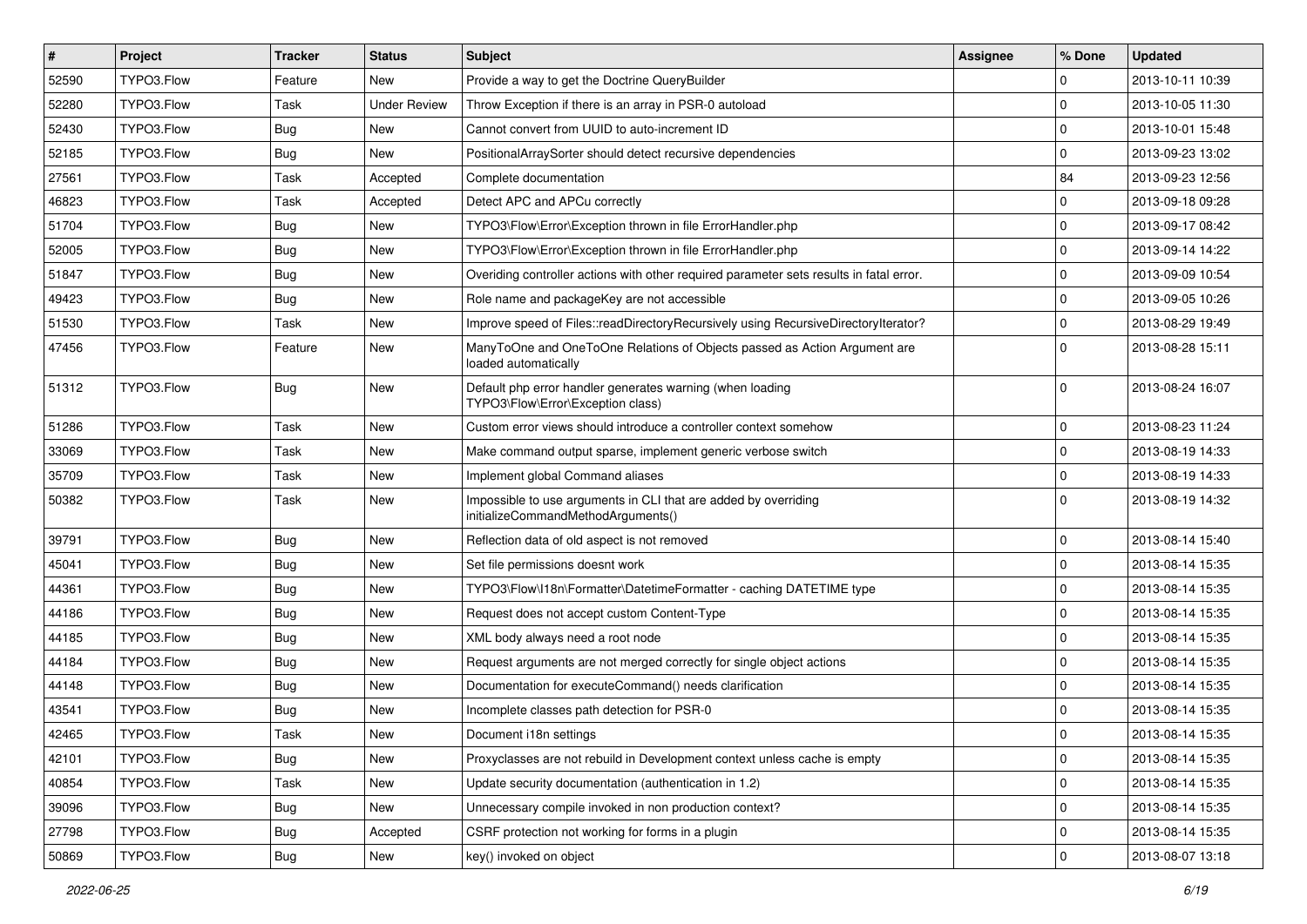| $\pmb{\#}$ | Project    | <b>Tracker</b> | <b>Status</b>       | <b>Subject</b>                                                                                                                         | Assignee | % Done      | <b>Updated</b>   |
|------------|------------|----------------|---------------------|----------------------------------------------------------------------------------------------------------------------------------------|----------|-------------|------------------|
| 50342      | TYPO3.Flow | Bug            | <b>New</b>          | PropertyMapper: Use of interface method before implementation check                                                                    |          | $\Omega$    | 2013-07-23 16:42 |
| 50262      | TYPO3.Flow | Feature        | <b>New</b>          | Add Keywords to composer Json                                                                                                          |          | $\Omega$    | 2013-07-21 22:49 |
| 47429      | TYPO3.Flow | Bug            | <b>New</b>          | Global policy files no longer allowed                                                                                                  |          | $\mathbf 0$ | 2013-07-14 19:20 |
| 49039      | TYPO3.Flow | Feature        | <b>New</b>          | RFC: Use PSR-3 logger interface in Flow                                                                                                |          | $\Omega$    | 2013-07-10 15:19 |
| 49801      | TYPO3.Flow | Bug            | <b>New</b>          | TYPO3\Flow\Security\Exception\AccessDeniedException thrown in file<br>TYPO3 Flow Security Authorization AccessDecisionVoterManager.php |          | $\Omega$    | 2013-07-09 04:53 |
| 49780      | TYPO3.Flow | <b>Bug</b>     | New                 | Roles are not synchronized                                                                                                             |          | $\Omega$    | 2013-07-08 10:11 |
| 49373      | TYPO3.Flow | <b>Bug</b>     | <b>New</b>          | Methods policy with key "Controllers" is ignored                                                                                       |          | $\mathbf 0$ | 2013-06-24 10:03 |
| 32106      | TYPO3.Flow | Feature        | Accepted            | Support for Object source in PropertyMapper                                                                                            |          | $\Omega$    | 2013-06-24 09:59 |
| 49372      | TYPO3.Flow | Bug            | <b>New</b>          | ObjectConverter ignores implemented interface when mapping subtype                                                                     |          | $\Omega$    | 2013-06-24 09:24 |
| 48657      | TYPO3.Flow | Feature        | <b>Under Review</b> | support HTTP_RANGE                                                                                                                     |          | $\mathbf 0$ | 2013-06-20 16:19 |
| 49050      | TYPO3.Flow | Feature        | New                 | Allow Subqueries in QueryInterface                                                                                                     |          | $\mathbf 0$ | 2013-06-12 10:43 |
| 48873      | TYPO3.Flow | Bug            | <b>New</b>          | Error when calling resourceManager->deleteResource on unpublished Resource                                                             |          | $\mathbf 0$ | 2013-06-05 13:46 |
| 48862      | TYPO3.Flow | Feature        | <b>New</b>          | Possibility to exclude package from file monitoring                                                                                    |          | $\mathbf 0$ | 2013-06-05 10:03 |
| 48429      | TYPO3.Flow | Bug            | New                 | Remove- and update-actions on repository are not persisted                                                                             |          | $\Omega$    | 2013-05-24 18:44 |
| 48409      | TYPO3.Flow | Feature        | New                 | Introduce new Annotation "Slot" for wiring signal and slots                                                                            |          | $\Omega$    | 2013-05-23 19:02 |
| 48430      | TYPO3.Flow | <b>Bug</b>     | New                 | Default validator-messages are not correctly formatted                                                                                 |          | $\mathbf 0$ | 2013-05-22 00:36 |
| 47951      | TYPO3.Flow | Feature        | New                 | Warn if persistence stack is not empty at the end of a get-request                                                                     |          | $\mathbf 0$ | 2013-05-21 13:28 |
| 47404      | TYPO3.Flow | Feature        | <b>New</b>          | Add getters and setters methods for introduced properties                                                                              |          | $\mathbf 0$ | 2013-05-21 13:28 |
| 47273      | TYPO3.Flow | Feature        | <b>New</b>          | Support mapping properties with differing types for setter and property                                                                |          | $\Omega$    | 2013-05-21 13:28 |
| 47075      | TYPO3.Flow | Feature        | New                 | Make Exception more meaningful                                                                                                         |          | $\Omega$    | 2013-05-21 13:28 |
| 46910      | TYPO3.Flow | Feature        | New                 | Composer integration - PackageStates.php                                                                                               |          | $\Omega$    | 2013-05-21 13:28 |
| 46816      | TYPO3.Flow | Feature        | New                 | Add xcache cache backend                                                                                                               |          | $\mathbf 0$ | 2013-05-21 13:28 |
| 45409      | TYPO3.Flow | Feature        | New                 | Support validation of abstract nested properties                                                                                       |          | $\mathbf 0$ | 2013-05-21 13:28 |
| 41807      | TYPO3.Flow | Task           | <b>Under Review</b> | Initialize the eventmanager in the EntityManagerInterface                                                                              |          | $\mathbf 0$ | 2013-05-21 13:28 |
| 39910      | TYPO3.Flow | Feature        | Accepted            | Ability to query user based on roles                                                                                                   |          | $\Omega$    | 2013-05-21 13:28 |
| 46716      | TYPO3.Flow | Bug            | New                 | Empty class names in Dependencylnjection proxy code when using Caches /<br>Factory-created dependencies                                |          | $\Omega$    | 2013-05-21 13:22 |
| 47325      | TYPO3.Flow | Bug            | <b>Under Review</b> | ReflectionData and classSchema caches need not be freezable                                                                            |          | $\mathbf 0$ | 2013-05-21 13:08 |
| 47331      | TYPO3.Flow | <b>Bug</b>     | Accepted            | ObjectManager shutdown with Dependency Injection Proxy causes fatal errors                                                             |          | $\mathbf 0$ | 2013-05-21 13:06 |
| 47487      | TYPO3.Flow | <b>Bug</b>     | <b>New</b>          | Functional test classes in package without classes are not compiled                                                                    |          | $\Omega$    | 2013-05-21 12:19 |
| 47950      | TYPO3.Flow | Bug            | <b>New</b>          | import of remote resources                                                                                                             |          | $\Omega$    | 2013-05-21 11:52 |
| 48093      | TYPO3.Flow | Bug            | <b>New</b>          | AbstractCompositeValidators memory consumption continuously grow                                                                       |          | $\Omega$    | 2013-05-21 11:49 |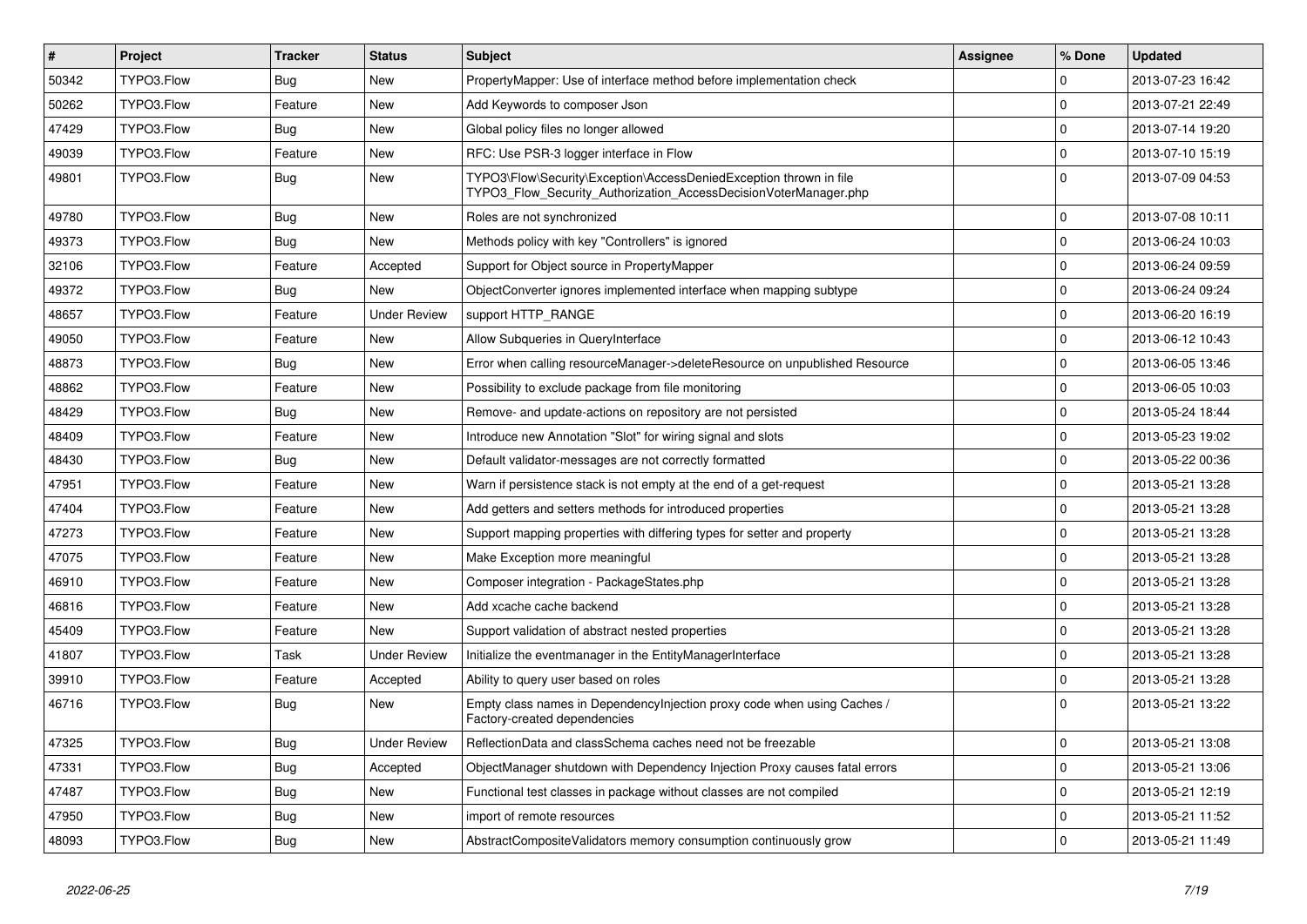| #     | Project    | <b>Tracker</b> | <b>Status</b>            | <b>Subject</b>                                                                                                               | <b>Assignee</b> | % Done      | <b>Updated</b>   |
|-------|------------|----------------|--------------------------|------------------------------------------------------------------------------------------------------------------------------|-----------------|-------------|------------------|
| 48296 | TYPO3.Flow | Task           | <b>Needs</b><br>Feedback | Missing method in ExceptionHandlerInterface                                                                                  |                 |             | 2013-05-21 11:39 |
| 27088 | TYPO3.Flow | Bug            | On Hold                  | initializeObject() is called too early when reconstructing entities                                                          |                 | $\mathbf 0$ | 2013-04-08 17:53 |
| 29405 | TYPO3.Flow | Bug            | New                      | When storing a new entity inside the session, it will be fully serialized instead of just the<br>reference being stored      |                 | $\Omega$    | 2013-04-04 11:34 |
| 46210 | TYPO3.Flow | Bug            | Needs<br>Feedback        | securityContext->getParty() in the initializeObject() method of a session-Scope object<br>throws exception on second request |                 | $\Omega$    | 2013-03-27 10:44 |
| 46318 | TYPO3.Flow | Feature        | New                      | [caching framework] Extend cache interface to handle multiple entries                                                        |                 | $\mathbf 0$ | 2013-03-15 12:19 |
| 46216 | TYPO3.Flow | Feature        | New                      | Add wincache cache backend                                                                                                   |                 | $\mathbf 0$ | 2013-03-12 20:55 |
| 46120 | TYPO3.Flow | Bug            | <b>New</b>               | Important step missing in the installation chapter                                                                           |                 | $\mathbf 0$ | 2013-03-08 10:23 |
| 46073 | TYPO3.Flow | Bug            | <b>Under Review</b>      | Scripts::executeCommand must be usable outsite of TYPO3.Flow                                                                 |                 | $\mathbf 0$ | 2013-03-06 19:14 |
| 46066 | TYPO3.Flow | Bug            | New                      | Currency formatter uses wrong format for ISO 4217 currency codes                                                             |                 | $\mathbf 0$ | 2013-03-06 16:29 |
| 46050 | TYPO3.Flow | Feature        | New                      | To decouple log file writing at Logger->logException                                                                         |                 | 0           | 2013-03-05 21:43 |
| 46011 | TYPO3.Flow | Task           | New                      | Validate annotation with missing type should throw useful error                                                              |                 | $\mathbf 0$ | 2013-03-04 12:42 |
| 46010 | TYPO3.Flow | Bug            | New                      | Generating a DiscriminatorMap with base class in different namespace does not work                                           |                 | $\mathbf 0$ | 2013-03-04 12:30 |
| 46009 | TYPO3.Flow | Task           | New                      | Improve error message for missing class in Flow annotation driver                                                            |                 | $\mathbf 0$ | 2013-03-04 12:25 |
| 38222 | TYPO3.Flow | Feature        | New                      | Step execution signals with concrete name                                                                                    |                 | $\mathbf 0$ | 2013-02-21 16:39 |
| 45623 | TYPO3.Flow | Bug            | New                      | SQL error when calling TYPO3.Blog Setup controller                                                                           |                 | 0           | 2013-02-21 12:16 |
| 45669 | TYPO3.Flow | Bug            | New                      | PersistentObjectConverter does not convert ValueObjects by identity                                                          |                 | $\mathbf 0$ | 2013-02-20 17:59 |
| 45640 | TYPO3.Flow | Bug            | New                      | Every relation is set to cascade=all if the related entity is no aggregate root                                              |                 | $\mathbf 0$ | 2013-02-20 15:31 |
| 3585  | TYPO3.Flow | Major Feature  | New                      | Implement support for value objects                                                                                          |                 | 0           | 2013-02-20 14:45 |
| 45611 | TYPO3.Flow | Bug            | New                      | Destruction of session after logout should be configurable                                                                   |                 | $\Omega$    | 2013-02-19 16:41 |
| 45386 | TYPO3.Flow | Bug            | New                      | Package::buildArrayOfClassFiles tries to determine class names from file paths                                               |                 | $\mathbf 0$ | 2013-02-11 19:54 |
| 45272 | TYPO3.Flow | Bug            | New                      | Related Value Objects get deleted by default cascading                                                                       |                 | $\mathbf 0$ | 2013-02-08 13:50 |
| 45249 | TYPO3.Flow | Bug            | New                      | Update composer project-create command listing                                                                               |                 | $\mathbf 0$ | 2013-02-07 15:17 |
| 45103 | TYPO3.Flow | Feature        | <b>New</b>               | Make static resource URI generation available outside of Fluid                                                               |                 | $\mathbf 0$ | 2013-02-03 13:16 |
| 44712 | TYPO3.Flow | Task           | Accepted                 | Decouple Argument-Building in the HTTP-Request-Constructor                                                                   |                 | $\mathbf 0$ | 2013-01-23 11:19 |
| 44738 | TYPO3.Flow | Feature        | New                      | Re-Validation of argument's custom validators                                                                                |                 | $\Omega$    | 2013-01-23 09:19 |
| 30423 | TYPO3.Flow | Feature        | New                      | Rendering template of other action without forward                                                                           |                 | $\Omega$    | 2013-01-21 14:03 |
| 44563 | TYPO3.Flow | Feature        | New                      | Logged in users via HTTP Basic always get re-authenticated                                                                   |                 | $\mathbf 0$ | 2013-01-16 11:28 |
| 44244 | TYPO3.Flow | <b>Bug</b>     | New                      | defaultOrderings aren't applied on related objects                                                                           |                 | $\mathbf 0$ | 2013-01-09 18:41 |
| 43967 | TYPO3.Flow | Bug            | New                      | Error in evaluating orphanRemoval in Flow Annotation driver                                                                  |                 | $\mathbf 0$ | 2013-01-03 11:00 |
| 39414 | TYPO3.Flow | Bug            | New                      | Security Documentation                                                                                                       |                 | $\mathbf 0$ | 2012-12-15 21:41 |
| 43993 | TYPO3.Flow | Task           | New                      | Warn when no migrations are found at all during doctrine: migrate                                                            |                 | $\mathbf 0$ | 2012-12-14 09:30 |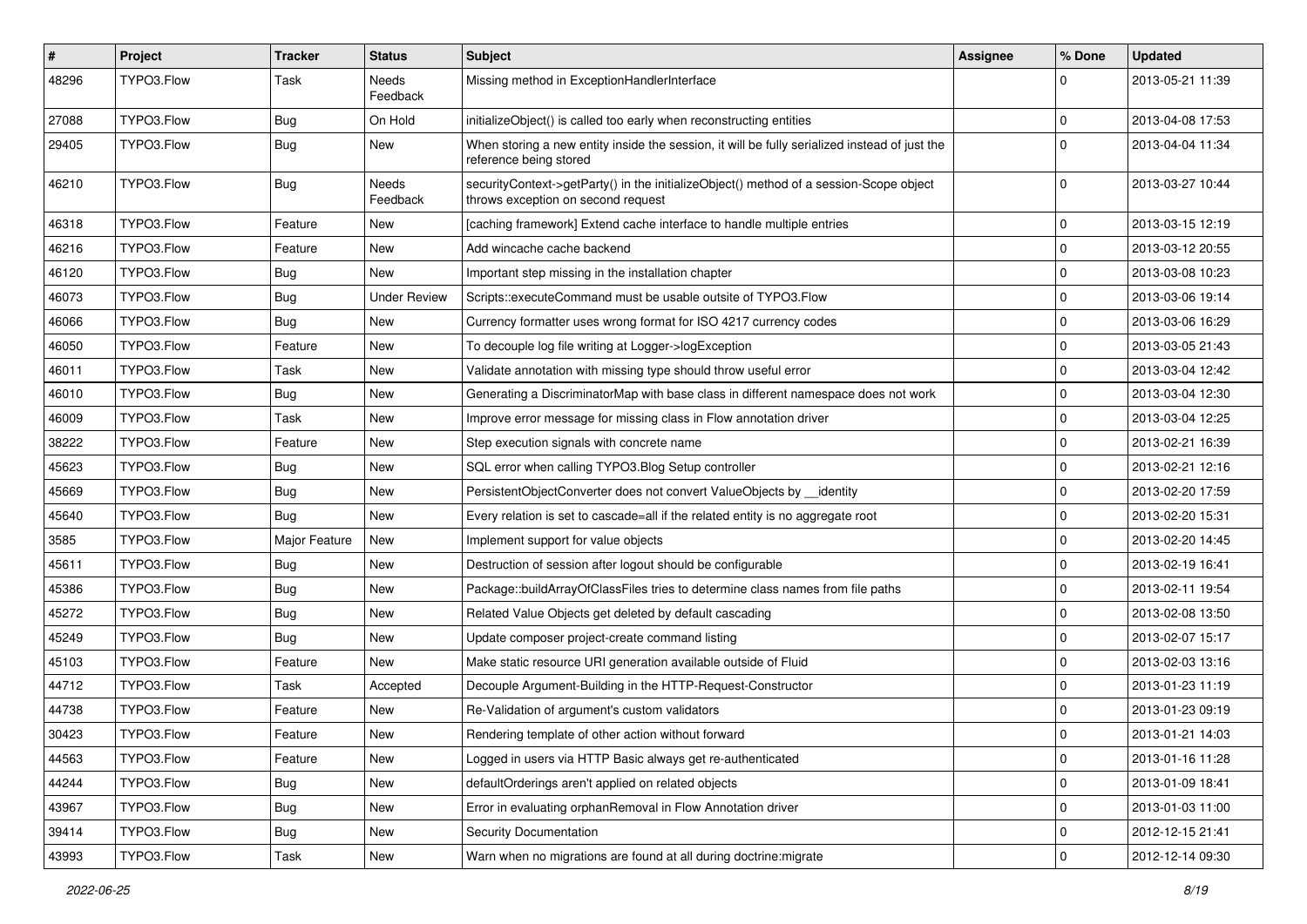| $\vert$ # | Project    | Tracker    | <b>Status</b>            | Subject                                                                                              | <b>Assignee</b> | % Done         | <b>Updated</b>   |
|-----------|------------|------------|--------------------------|------------------------------------------------------------------------------------------------------|-----------------|----------------|------------------|
| 43947     | TYPO3.Flow | <b>Bug</b> | New                      | Redirect to login after Session timeout                                                              |                 | $\mathbf 0$    | 2012-12-13 12:35 |
| 42606     | TYPO3.Flow | <b>Bug</b> | New                      | Content Security with nested objects                                                                 |                 | $\Omega$       | 2012-12-13 12:35 |
| 41148     | TYPO3.Flow | <b>Bug</b> | New                      | Converting of ValueObjects                                                                           |                 | $\overline{0}$ | 2012-12-13 12:35 |
| 40283     | TYPO3.Flow | <b>Bug</b> | New                      | New constructor in grandparent class not called                                                      |                 | 0              | 2012-12-13 12:35 |
| 38216     | TYPO3.Flow | Bug        | <b>Needs</b><br>Feedback | Static method calls in reflected classes refer to _Original class                                    |                 | l 0            | 2012-12-13 12:35 |
| 39088     | TYPO3.Flow | Feature    | New                      | Add a sgnalslot before compilation                                                                   |                 | $\Omega$       | 2012-12-11 10:30 |
| 43841     | TYPO3.Flow | Feature    | New                      | Add package support to validation errors                                                             |                 | 0              | 2012-12-10 16:20 |
| 28399     | TYPO3.Flow | Feature    | Needs<br>Feedback        | Validation message and code should be configurable for bundled validators                            |                 | $\Omega$       | 2012-12-10 15:52 |
| 43572     | TYPO3.Flow | Feature    | New                      | Uri should support manipulation of query arguments                                                   |                 | 0              | 2012-12-04 09:55 |
| 42888     | TYPO3.Flow | <b>Bug</b> | Needs<br>Feedback        | ResourceManager chokes on non existing files                                                         |                 | l O            | 2012-11-12 18:02 |
| 41414     | TYPO3.Flow | Task       | Needs<br>Feedback        | Check packageKey naming / file structure below Packages/Vendor                                       |                 | $\Omega$       | 2012-11-07 11:39 |
| 35720     | TYPO3.Flow | <b>Bug</b> | New                      | Access denied Exception for widget links to actions with a policy                                    |                 | 0              | 2012-10-25 14:08 |
| 37473     | TYPO3.Flow | <b>Bug</b> | New                      | Subsequent Exceptions related to Doctrine Entity Manager makes it snap shut                          |                 | 0              | 2012-10-25 10:29 |
| 41533     | TYPO3.Flow | <b>Bug</b> | Needs<br>Feedback        | Ignored object-validation in editAction when redirecting back from updateAction                      |                 | $\Omega$       | 2012-10-10 09:27 |
| 41496     | TYPO3.Flow | <b>Bug</b> | New                      | Upload identical Resources, deleting fails                                                           |                 | $\mathbf 0$    | 2012-10-01 17:57 |
| 41420     | TYPO3.Flow | Feature    | New                      | Support entity versioning                                                                            |                 | l 0            | 2012-09-27 14:11 |
| 39788     | TYPO3.Flow | Feature    | New                      | RFC: Repository based NotExistsValidator                                                             |                 | $\Omega$       | 2012-08-14 16:14 |
| 39674     | TYPO3.Flow | <b>Bug</b> | New                      | \TYPO3\FLOW3\var dump behaves weird in controller actions doing return                               |                 | $\Omega$       | 2012-08-10 10:09 |
| 26745     | TYPO3.Flow | Feature    | New                      | MVC should know about entities lying in the session                                                  |                 | 100            | 2012-07-10 12:14 |
| 37227     | TYPO3.Flow | <b>Bug</b> | On Hold                  | securityContext->getParty is not available in widget context                                         |                 | $\Omega$       | 2012-06-25 22:14 |
| 31339     | TYPO3.Flow | Task       | On Hold                  | Search                                                                                               |                 | $\Omega$       | 2012-06-21 12:17 |
| 37846     | TYPO3.Flow | Feature    | New                      | Should be able to declare more than one controllerObjectName per requestPatterns                     |                 | $\overline{0}$ | 2012-06-11 11:10 |
| 37831     | TYPO3.Flow | Task       | New                      | Evaluate using PHP 5.4's internal web server for Functional Testing                                  |                 | $\overline{0}$ | 2012-06-08 09:27 |
| 37571     | TYPO3.Flow | <b>Bug</b> | New                      | Inherited proxies fail when implementing __clone                                                     |                 | $\mathbf 0$    | 2012-06-04 12:15 |
| 32985     | TYPO3.Flow | Feature    | New                      | Implement Processing Rules when merging numerically-indexed arrays                                   |                 | O              | 2012-05-30 09:35 |
| 37564     | TYPO3.Flow | <b>Bug</b> | New                      | Validation of Parent Object containing properties of type ManyToOne and ManyToMany<br>to same Target |                 | $\overline{0}$ | 2012-05-29 11:55 |
| 28136     | TYPO3.Flow | Feature    | New                      | HTTP Semantics for Transactions and more                                                             |                 | 0              | 2012-05-21 16:15 |
| 37316     | TYPO3.Flow | Bug        | New                      | Use findBestMatchingLocale instead of getDefaultLocale?                                              |                 | 0              | 2012-05-20 09:35 |
| 37279     | TYPO3.Flow | Feature    | New                      | Request PropertyMapping                                                                              |                 | 0              | 2012-05-18 16:06 |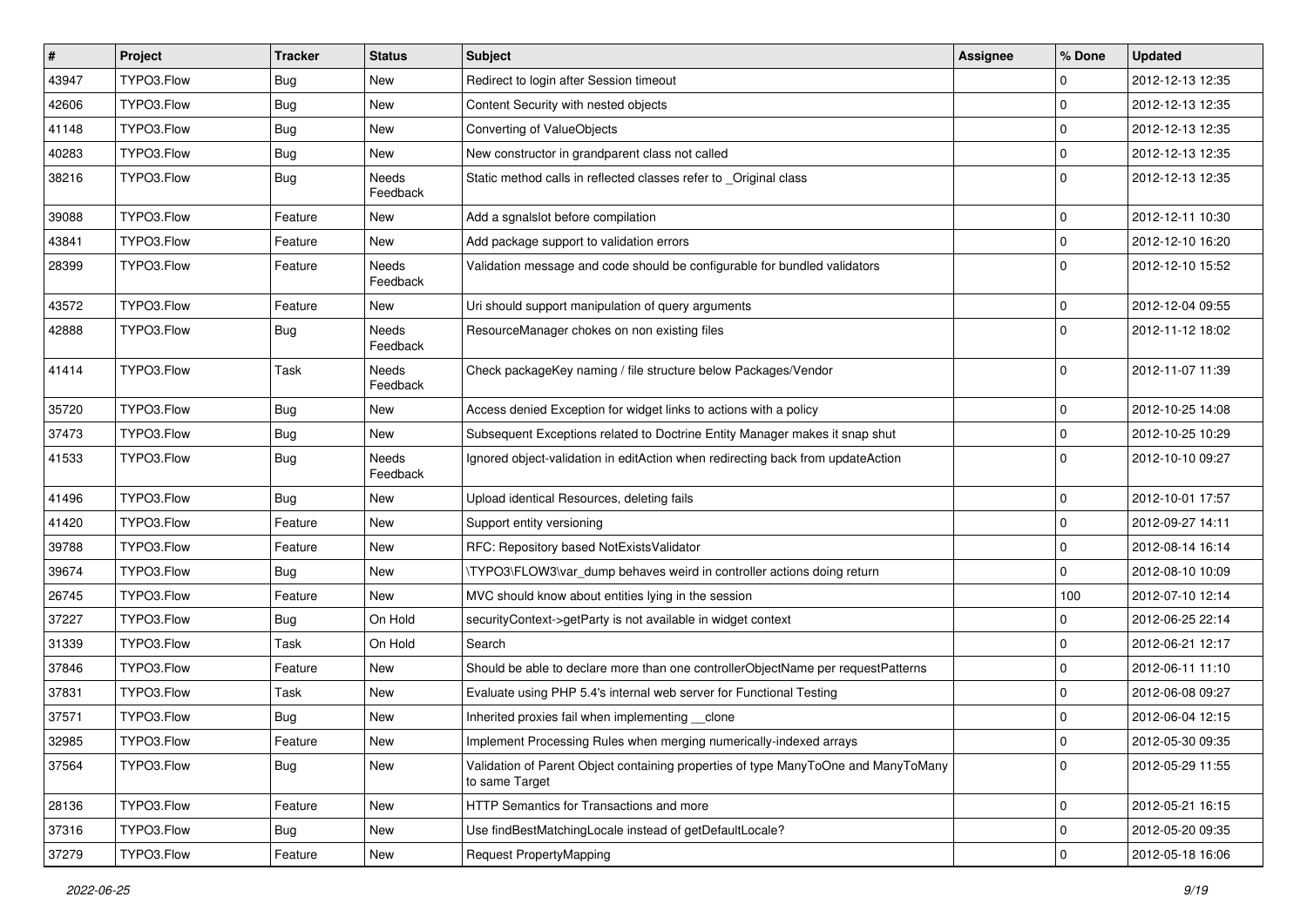| #     | Project    | <b>Tracker</b> | <b>Status</b>     | <b>Subject</b>                                                                                       | <b>Assignee</b> | % Done      | <b>Updated</b>   |
|-------|------------|----------------|-------------------|------------------------------------------------------------------------------------------------------|-----------------|-------------|------------------|
| 36955 | TYPO3.Flow | Feature        | New               | Add type filter to var dump()                                                                        |                 | $\Omega$    | 2012-05-08 16:39 |
| 36804 | TYPO3.Flow | Bug            | New               | Orphaned entities within aggregates are not removed                                                  |                 | $\Omega$    | 2012-05-03 11:54 |
| 36634 | TYPO3.Flow | Bug            | New               | Reconstituted entities do not have their properties set when initializeObject() is called            |                 | $\Omega$    | 2012-04-26 21:28 |
| 36633 | TYPO3.Flow | Bug            | New               | Reconstituted entities should not have the FLOW3_Persistence_clone property set                      |                 | 0           | 2012-04-26 21:24 |
| 36510 | TYPO3.Flow | Feature        | New               | <b>Firewall Redirect?</b>                                                                            |                 | 0           | 2012-04-24 12:57 |
| 36509 | TYPO3.Flow | Feature        | New               | redirect ToUri to an uri with acl forces a 403 because of missing csrf token.                        |                 | $\mathbf 0$ | 2012-04-24 12:44 |
| 36508 | TYPO3.Flow | Bug            | New               | <b>AuthenticationProvider Request Patterns</b>                                                       |                 | $\Omega$    | 2012-04-24 12:39 |
| 36495 | TYPO3.Flow | Bug            | New               | HTTP Response is sent before persistence preventing Exceptions to be displayed on<br>redirect        |                 | $\Omega$    | 2012-04-24 00:28 |
| 35970 | TYPO3.Flow | Task           | New               | Improve performance of Utility/Arrays::integerExplode by using array_map                             |                 | $\mathbf 0$ | 2012-04-13 15:38 |
| 35831 | TYPO3.Flow | Bug            | New               | Deleting or unpublishing of a resource deletes all published symlinks<br>(Web/_Resources/Persistent) |                 | $\Omega$    | 2012-04-11 09:31 |
| 35783 | TYPO3.Flow | Feature        | New               | Lifecycle method after property mapping                                                              |                 | 0           | 2012-04-08 21:01 |
| 35781 | TYPO3.Flow | Feature        | New               | Model validation                                                                                     |                 | $\mathbf 0$ | 2012-04-08 17:06 |
| 35083 | TYPO3.Flow | Bug            | New               | involving SecurityContext in Widget's __wakeup situation leads to an exception                       |                 | $\mathbf 0$ | 2012-03-21 13:06 |
| 32869 | TYPO3.Flow | Bug            | New               | Security config tokenClass doesnt throw exception if not found the class                             |                 | 0           | 2012-03-19 10:53 |
| 9861  | TYPO3.Flow | Feature        | Needs<br>Feedback | Leave logging up and running as long as possible                                                     |                 | $\Omega$    | 2012-03-15 10:53 |
| 29258 | TYPO3.Flow | Feature        | Needs<br>Feedback | Provide a way to override classes by environment                                                     |                 | $\Omega$    | 2012-03-14 19:29 |
| 31484 | TYPO3.Flow | Feature        | Needs<br>Feedback | possibility to modify inner workings of proxy class builder                                          |                 | $\Omega$    | 2012-03-14 18:10 |
| 28319 | TYPO3.Flow | Bug            | Needs<br>Feedback | Access denied will be logged at the wrong location in nested calls                                   |                 | $\Omega$    | 2012-03-14 14:52 |
| 27379 | TYPO3.Flow | Bug            | Needs<br>Feedback | add check to clear the database at tearDown in testing                                               |                 | $\Omega$    | 2012-03-14 14:41 |
| 11039 | TYPO3.Flow | Bug            | Needs<br>Feedback | Static object container injects properties to result of factory object                               |                 | $\Omega$    | 2012-03-14 13:41 |
| 34816 | TYPO3.Flow | Feature        | New               | Long text encryption                                                                                 |                 | $\mathbf 0$ | 2012-03-14 08:33 |
| 33049 | TYPO3.Flow | Feature        | New               | Allow configuration of context without environment variable (needed for IIS)                         |                 | 0           | 2012-03-07 20:51 |
| 33078 | TYPO3.Flow | Bug            | New               | No Redirect to Login                                                                                 |                 | 0           | 2012-03-07 17:45 |
| 34404 | TYPO3.Flow | <b>Bug</b>     | New               | JsonView transformObject does not respect descendAll configuration                                   |                 | $\mathbf 0$ | 2012-02-29 01:12 |
| 34133 | TYPO3.Flow | Feature        | New               | RFC: Handle Semicolons in Path part of URIs as Scoped Path Parameters                                |                 | $\mathbf 0$ | 2012-02-21 15:17 |
| 33710 | TYPO3.Flow | Feature        | New               | Configuration based on Domain                                                                        |                 | $\mathbf 0$ | 2012-02-06 16:08 |
| 33465 | TYPO3.Flow | Bug            | New               | Some vital commands to recover the system fail when recovery is needed                               |                 | 0           | 2012-01-26 15:51 |
| 33293 | TYPO3.Flow | Bug            | New               | Injection to private variable results in injection of the the wrong class                            |                 | $\mathsf 0$ | 2012-01-18 16:41 |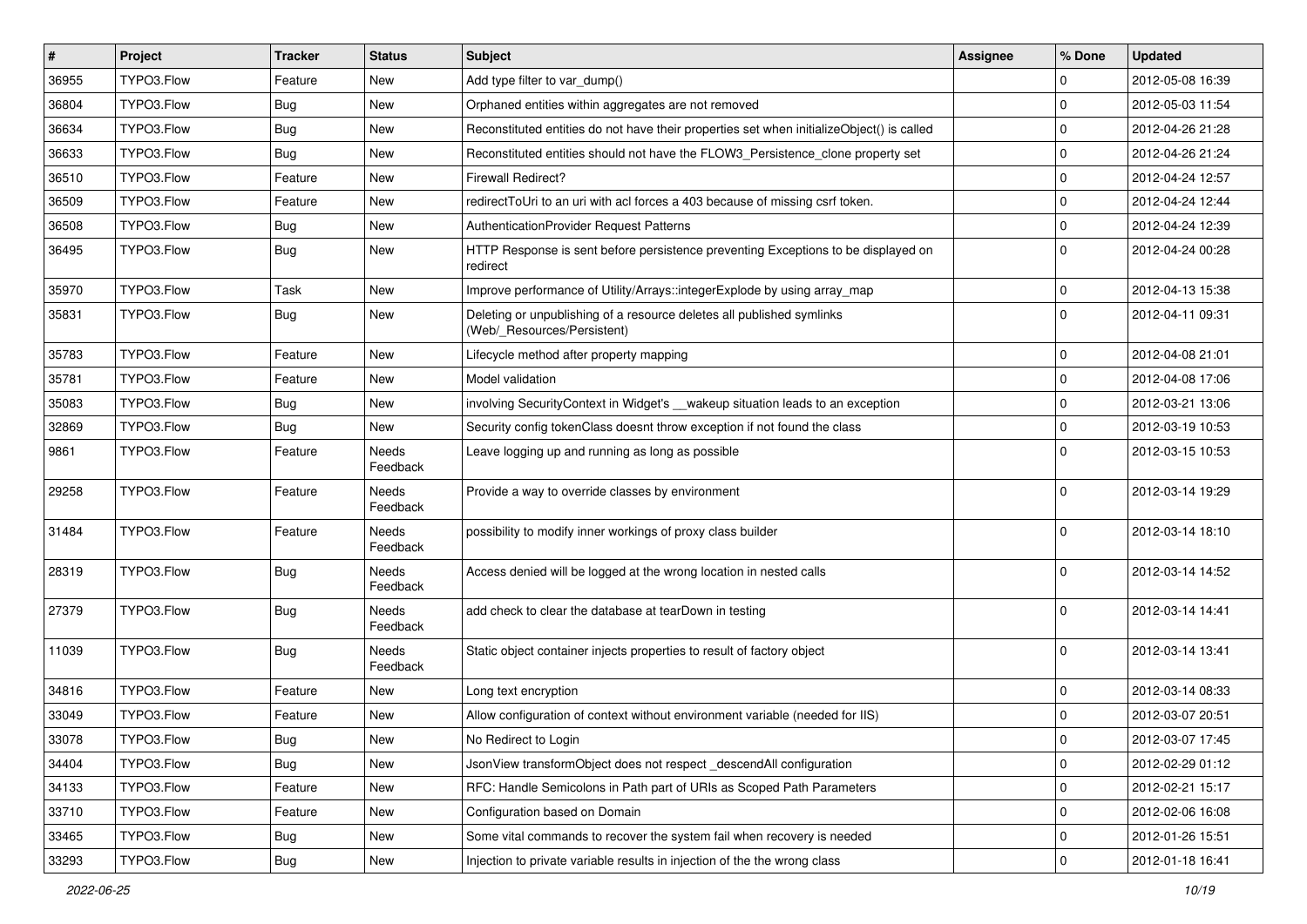| $\vert$ # | Project    | <b>Tracker</b> | <b>Status</b> | <b>Subject</b>                                                                                                                                          | Assignee | % Done      | <b>Updated</b>   |
|-----------|------------|----------------|---------------|---------------------------------------------------------------------------------------------------------------------------------------------------------|----------|-------------|------------------|
| 33018     | TYPO3.Flow | Feature        | New           | Translator should support override of labels from other packages                                                                                        |          | 0           | 2012-01-06 13:05 |
| 9313      | TYPO3.Flow | Feature        | <b>New</b>    | Support for currencies                                                                                                                                  |          | $\mathbf 0$ | 2011-12-15 17:44 |
| 8464      | TYPO3.Flow | Feature        | New           | Write settings using the ConfigurationManager                                                                                                           |          | 0           | 2011-12-15 17:06 |
| 32294     | TYPO3.Flow | Feature        | New           | Lazy initialization of loggers                                                                                                                          |          | 0           | 2011-12-05 10:29 |
| 32105     | TYPO3.Flow | <b>Bug</b>     | <b>New</b>    | IgnoreValidation ignored if ACL is set for this controller action                                                                                       |          | 0           | 2011-11-26 11:22 |
| 31210     | TYPO3.Flow | <b>Bug</b>     | New           | constructor of proxy class not compatible with interfaces defening a constructor                                                                        |          | $\mathbf 0$ | 2011-11-07 22:02 |
| 31262     | TYPO3.Flow | Feature        | New           | Named arguments in Objects.yaml for constructor arguments                                                                                               |          | $\mathbf 0$ | 2011-10-25 10:26 |
| 31261     | TYPO3.Flow | Feature        | New           | Virtual objects - generate proxy classes for interfaces                                                                                                 |          | $\mathbf 0$ | 2011-10-25 10:23 |
| 30418     | TYPO3.Flow | Feature        | New           | Package bootstrapping following dependencies                                                                                                            |          | $\mathbf 0$ | 2011-10-21 13:38 |
| 31002     | TYPO3.Flow | <b>Bug</b>     | New           | Generated __sleep method handles static properties as members.                                                                                          |          | 0           | 2011-10-21 13:20 |
| 30425     | TYPO3.Flow | Bug            | New           | New methods are not updated in Policies during Development                                                                                              |          | $\mathbf 0$ | 2011-10-21 13:20 |
| 30424     | TYPO3.Flow | Bug            | New           | Forward object arguments with changes                                                                                                                   |          | 0           | 2011-10-21 13:20 |
| 29425     | TYPO3.Flow | Bug            | New           | Deletion of a blog post with resources fails with FK constraint error                                                                                   |          | 0           | 2011-10-21 13:20 |
| 25988     | TYPO3.Flow | <b>Bug</b>     | New           | Useless proxies are built for some classes                                                                                                              |          | $\mathbf 0$ | 2011-10-21 13:20 |
| 10678     | TYPO3.Flow | Bug            | New           | ReflectionService doesn't reflect methods of child classes correctly when they get<br>reflected before their parent class in the initialization process |          | $\Omega$    | 2011-10-21 13:20 |
| 1785      | TYPO3.Flow | Feature        | <b>New</b>    | Automatic garbage collection for expired cache entries                                                                                                  |          | 0           | 2011-10-20 01:43 |
| 3580      | TYPO3.Flow | Feature        | New           | Create an administration panel for the FLOW3 Development context                                                                                        |          | $\mathbf 0$ | 2011-10-13 15:21 |
| 9537      | TYPO3.Flow | Feature        | New           | Query criterions should be able to compare whole objects                                                                                                |          | $\mathbf 0$ | 2011-10-04 18:42 |
| 30428     | TYPO3.Flow | Feature        | <b>New</b>    | Cloning of request arguments                                                                                                                            |          | 0           | 2011-09-29 13:26 |
| 30258     | TYPO3.Flow | Feature        | <b>New</b>    | Support optional package dependencies                                                                                                                   |          | 0           | 2011-09-24 18:34 |
| 29476     | TYPO3.Flow | Feature        | New           | Provider rendering time and query count for request                                                                                                     |          | 0           | 2011-09-05 09:22 |
| 26767     | TYPO3.Flow | Feature        | New           | Reflection method to get a method return type and documentation                                                                                         |          | 0           | 2011-08-29 21:45 |
| 29202     | TYPO3.Flow | Task           | New           | Provide a Cherokee Server Configuration for FLOW3                                                                                                       |          | $\mathbf 0$ | 2011-08-24 07:45 |
| 28231     | TYPO3.Flow | Feature        | New           | Allow output to STDERR for CLI Response                                                                                                                 |          | $\mathbf 0$ | 2011-07-15 13:32 |
| 25907     | TYPO3.Flow | Task           | <b>New</b>    | Referrer should only contain the URI of the previous request                                                                                            |          | 0           | 2011-04-12 12:00 |
| 8981      | TYPO3.Flow | Feature        | New           | Security/Performance: Provide Webserver Configuration file for common webservers -<br>do not use .htaccess                                              |          | $\Omega$    | 2010-10-20 11:39 |
| 8463      | TYPO3.Flow | Feature        | New           | Check security policy for objects reconstituted in the session scope                                                                                    |          | $\pmb{0}$   | 2010-10-20 11:39 |
| 8462      | TYPO3.Flow | Feature        | New           | Check subobjects in query rewriting                                                                                                                     |          | 0           | 2010-10-20 11:39 |
| 6178      | TYPO3.Flow | Feature        | New           | Implement FileType and FileSize validators                                                                                                              |          | 0           | 2010-10-20 11:39 |
| 5774      | TYPO3.Flow | Feature        | New           | Package Manager should clear all cache entries tagged with %PACKAGE%                                                                                    |          | 0           | 2010-10-20 11:39 |
| 3755      | TYPO3.Flow | Task           | New           | Concurrency stress testing and cache mechanism                                                                                                          |          | 0           | 2010-10-20 11:39 |
| 3587      | TYPO3.Flow | Feature        | New           | Enforce validation rules for value objects already in constructor                                                                                       |          | $\mathbf 0$ | 2010-10-20 11:39 |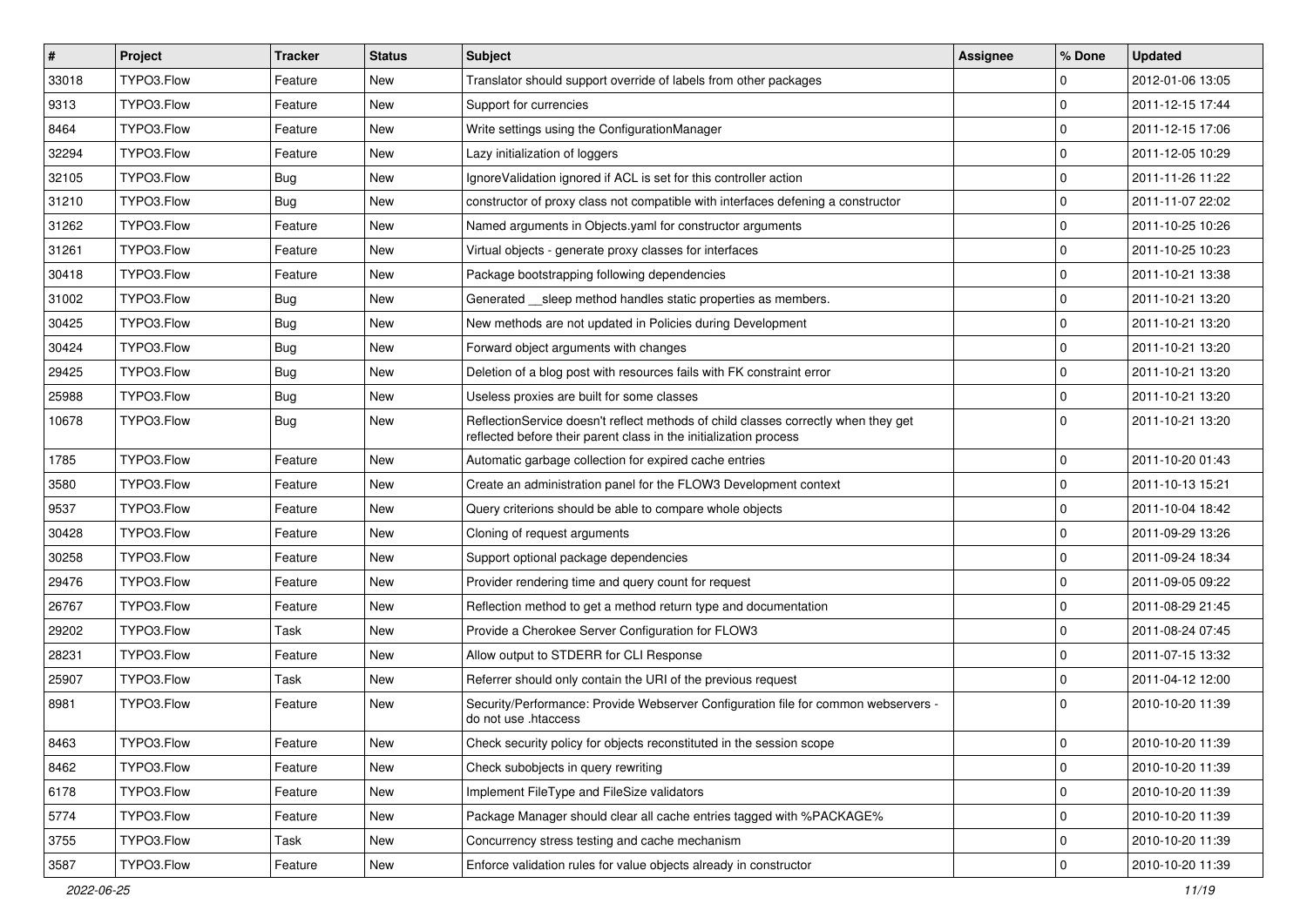| $\pmb{\#}$ | Project     | <b>Tracker</b> | <b>Status</b>       | Subject                                                                                              | <b>Assignee</b> | % Done              | <b>Updated</b>   |
|------------|-------------|----------------|---------------------|------------------------------------------------------------------------------------------------------|-----------------|---------------------|------------------|
| 47006      | TYPO3.Fluid | <b>Bug</b>     | <b>Under Review</b> | widget identifier are not unique                                                                     |                 | $\mathbf 0$         | 2017-02-09 15:45 |
| 33215      | TYPO3.Fluid | Feature        | <b>New</b>          | RFC: Dynamic values in ObjectAccess paths                                                            |                 | $\mathbf 0$         | 2016-04-15 09:26 |
| 52536      | TYPO3.Fluid | <b>Bug</b>     | <b>Under Review</b> | Errorclass not set if no property-attribute set                                                      |                 | $\mathbf 0$         | 2016-01-06 10:02 |
| 65424      | TYPO3.Fluid | <b>Bug</b>     | <b>Under Review</b> | SelectViewHelper must respect option(Value Label)Field for arrays                                    |                 | $\mathbf 0$         | 2015-02-28 22:23 |
| 46257      | TYPO3.Fluid | Feature        | <b>Under Review</b> | Add escape sequence support for Fluid                                                                |                 | $\mathbf 0$         | 2015-01-26 09:00 |
| 62346      | TYPO3.Fluid | Feature        | New                 | f:comment should have high precende                                                                  |                 | $\mathbf 0$         | 2014-10-20 11:33 |
| 50888      | TYPO3.Fluid | <b>Bug</b>     | <b>Under Review</b> | WSOD by changing name of section and if Fluid caches are generated                                   |                 | $\mathbf 0$         | 2014-08-26 15:52 |
| 60856      | TYPO3.Fluid | <b>Bug</b>     | New                 | Target attribute not supported by the form viewhelper                                                |                 | $\mathbf 0$         | 2014-08-08 13:14 |
| 44234      | TYPO3.Fluid | <b>Bug</b>     | <b>Under Review</b> | selectViewHelper's sorting does not respect locale collation                                         |                 | $\mathbf 0$         | 2014-07-31 17:15 |
| 60271      | TYPO3.Fluid | Feature        | New                 | Paginate viewhelper, should also support arrays                                                      |                 | $\mathbf 0$         | 2014-07-11 13:19 |
| 60181      | TYPO3.Fluid | Feature        | New                 | Caching mechanism for Fluid Views/Templates                                                          |                 | $\mathbf 0$         | 2014-07-08 13:18 |
| 60003      | TYPO3.Fluid | Feature        | New                 | Add required-Attribute to f:form.password                                                            |                 | $\mathbf 0$         | 2014-06-30 16:53 |
| 58983      | TYPO3.Fluid | <b>Bug</b>     | New                 | format.date does not respect linebreaks and throws exception                                         |                 | $\mathbf 0$         | 2014-05-21 10:00 |
| 58921      | TYPO3.Fluid | <b>Bug</b>     | New                 | f:form.* VHs crash if NOT inside f:form but followed by f:form                                       |                 | $\mathbf 0$         | 2014-05-19 15:29 |
| 57885      | TYPO3.Fluid | <b>Bug</b>     | New                 | Inputs are cleared from a second form if the first form produced a vallidation error                 |                 | $\mathbf 0$         | 2014-04-14 00:00 |
| 40064      | TYPO3.Fluid | <b>Bug</b>     | New                 | Multiselect is not getting persisted                                                                 |                 | $\mathbf 0$         | 2014-03-27 22:12 |
| 49756      | TYPO3.Fluid | Feature        | <b>Under Review</b> | Select values by array key in checkbox viewhelper                                                    |                 | $\mathbf 0$         | 2014-03-25 02:40 |
| 1907       | TYPO3.Fluid | Feature        | New                 | Default values for view helpers based on context                                                     |                 | $\mathbf 0$         | 2014-03-10 17:53 |
| 56237      | TYPO3.Fluid | Task           | New                 | in-line (Condition) ViewHelpers should not evaluate on parsing                                       |                 | $\mathbf 0$         | 2014-02-24 13:47 |
| 54284      | TYPO3.Fluid | <b>Bug</b>     | New                 | Default Option for Switch/Case VH                                                                    |                 | $\mathbf 0$         | 2013-12-08 14:28 |
| 49600      | TYPO3.Fluid | <b>Bug</b>     | New                 | f:form tag shown as a HTML on frontend                                                               |                 | $\mathbf 0$         | 2013-12-04 13:04 |
| 5636       | TYPO3.Fluid | Task           | <b>Under Review</b> | Form_RadioViewHelper and CheckBoxViewHelper miss check for existing object before<br>it is accessed. |                 | $\Omega$            | 2013-11-22 17:14 |
| 34682      | TYPO3.Fluid | <b>Bug</b>     | <b>Under Review</b> | Radio Button missing checked on validation error                                                     |                 | $\mathbf 0$         | 2013-11-20 20:58 |
| 7608       | TYPO3.Fluid | Feature        | New                 | Configurable shorthand/object accessor delimiters                                                    |                 | $\mathbf 0$         | 2013-11-07 14:08 |
| 52591      | TYPO3.Fluid | <b>Bug</b>     | New                 | The Pagination Widget broken for joined objects                                                      |                 | $\mathbf 0$         | 2013-10-07 21:59 |
| 40081      | TYPO3.Fluid | Feature        | New                 | Allow assigned variables as keys in arrays                                                           |                 | $\mathbf 0$         | 2013-10-02 09:38 |
| 52419      | TYPO3.Fluid | Bug            | New                 | Wrong PHPDocs notation for default value inline f:translate viewhelper                               |                 | $\mathbf 0$         | 2013-10-01 09:10 |
| 51277      | TYPO3.Fluid | Feature        | New                 | ViewHelper context should be aware of actual file occurrence                                         |                 | 0                   | 2013-08-23 08:43 |
| 51100      | TYPO3.Fluid | Feature        | New                 | Links with absolute URI should have the option of URI Scheme                                         |                 | $\pmb{0}$           | 2013-08-16 12:06 |
| 46289      | TYPO3.Fluid | <b>Bug</b>     | Needs<br>Feedback   | Enable Escaping Interceptor in XML request format                                                    |                 | $\mathbf 0$         | 2013-08-14 15:35 |
| 45384      | TYPO3.Fluid | <b>Bug</b>     | New                 | Persisted entity object in widget-configuration cannot be deserialized (after reload)                |                 | $\mathbf 0$         | 2013-08-14 15:35 |
| 48355      | TYPO3.Fluid | Feature        | New                 | Assign output of viewhelper to template variable for further processing.                             |                 | $\mathsf{O}\xspace$ | 2013-07-06 18:05 |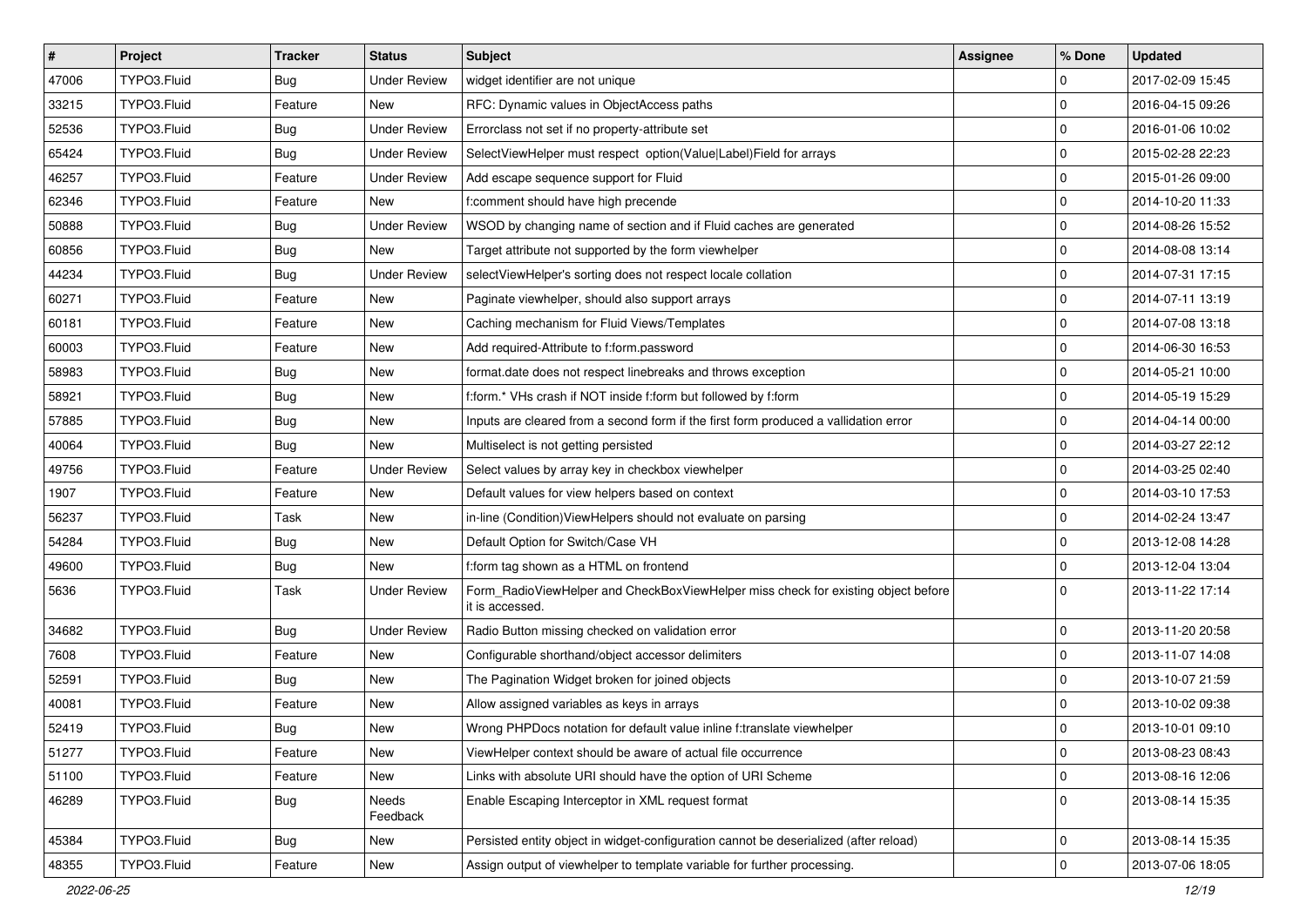| $\vert$ # | Project     | <b>Tracker</b> | <b>Status</b>     | Subject                                                                                   | <b>Assignee</b> | % Done       | <b>Updated</b>   |
|-----------|-------------|----------------|-------------------|-------------------------------------------------------------------------------------------|-----------------|--------------|------------------|
| 49038     | TYPO3.Fluid | Bug            | New               | form select does not select the first item if prependOptionValue is used                  |                 | 0            | 2013-06-11 22:11 |
| 47669     | TYPO3.Fluid | Task           | New               | FormViewHelper does not define the default request method                                 |                 | 0            | 2013-04-28 16:39 |
| 45345     | TYPO3.Fluid | Feature        | Needs<br>Feedback | Easy to use comments for fluid that won't show in output                                  |                 | $\Omega$     | 2013-03-26 20:40 |
| 46545     | TYPO3.Fluid | Feature        | New               | Better support for arrays in options of SelectViewHelper                                  |                 | $\mathbf 0$  | 2013-03-22 13:35 |
| 46091     | TYPO3.Fluid | Task           | Needs<br>Feedback | Show source file name and position on exceptions during parsing                           |                 | $\mathbf 0$  | 2013-03-07 11:26 |
| 45394     | TYPO3.Fluid | Task           | New               | Forwardport Unit test for standalone view                                                 |                 | $\mathbf 0$  | 2013-02-11 22:39 |
| 45153     | TYPO3.Fluid | Feature        | New               | f:be.menus.actionMenuItem - Detection of the current select option is insufficient        |                 | 0            | 2013-02-04 23:17 |
| 39936     | TYPO3.Fluid | Feature        | New               | registerTagAttribute should handle default values                                         |                 | 0            | 2013-01-21 23:29 |
| 3291      | TYPO3.Fluid | Feature        | Needs<br>Feedback | Cacheable viewhelpers                                                                     |                 | $\Omega$     | 2012-11-29 17:00 |
| 43071     | TYPO3.Fluid | Task           | New               | Remove TOKENS for adding fallback teplates in B                                           |                 | $\mathbf 0$  | 2012-11-18 14:22 |
| 43072     | TYPO3.Fluid | Task           | New               | Remove TOKENS for adding templates fallback in Backporter                                 |                 | 0            | 2012-11-18 14:20 |
| 42743     | TYPO3.Fluid | Task           | New               | Remove inline style for hidden form fields                                                |                 | 0            | 2012-11-06 23:09 |
| 42397     | TYPO3.Fluid | Feature        | New               | Missing viewhelper for general links                                                      |                 | 0            | 2012-10-25 19:20 |
| 10472     | TYPO3.Fluid | Feature        | New               | Fluid Standalone distribution                                                             |                 | 0            | 2012-10-16 15:17 |
| 39990     | TYPO3.Fluid | Bug            | New               | Same form twice in one template: hidden fields for empty values are only rendered<br>once |                 | $\Omega$     | 2012-08-20 11:21 |
| 36410     | TYPO3.Fluid | Feature        | New               | Allow templates to send arguments back to layout                                          |                 | 0            | 2012-08-13 11:46 |
| 4704      | TYPO3.Fluid | Feature        | New               | Improve parsing exception messages                                                        |                 | $\mathbf 0$  | 2012-07-11 19:00 |
| 30555     | TYPO3.Fluid | Feature        | New               | Make TagBuilder more extensible                                                           |                 | 0            | 2012-06-29 12:41 |
| 38369     | TYPO3.Fluid | <b>Bug</b>     | New               | Resource ViewHelpers should not fall back to request package                              |                 | 0            | 2012-06-25 15:55 |
| 36655     | TYPO3.Fluid | Bug            | New               | <b>Pagination Links</b>                                                                   |                 | 0            | 2012-06-23 22:18 |
| 26664     | TYPO3.Fluid | Task           | New               | Clean up Form ViewHelpers                                                                 |                 | 75           | 2012-06-20 11:37 |
| 26658     | TYPO3.Fluid | Task           | New               | Make Form ViewHelpers consistent                                                          |                 | 75           | 2012-06-20 11:37 |
| 38130     | TYPO3.Fluid | Feature        | New               | Checkboxes and multiple select fields should have an assignable default value             |                 | $\mathbf 0$  | 2012-06-17 09:54 |
| 37619     | TYPO3.Fluid | Bug            | New               | Fatal Error when using variable in name attribute of Section ViewHelper                   |                 | $\mathbf 0$  | 2012-05-30 23:17 |
| 36559     | TYPO3.Fluid | Feature        | New               | New widget progress bar                                                                   |                 | 0            | 2012-04-25 15:11 |
| 27607     | TYPO3.Fluid | <b>Bug</b>     | New               | Make Fluid comparisons work when first element is STRING, second is NULL.                 |                 | 0            | 2012-03-12 19:18 |
| 8989      | TYPO3.Fluid | Feature        | Needs<br>Feedback | Search path for fluid template files                                                      |                 | $\mathbf{0}$ | 2012-03-12 18:10 |
| 34309     | TYPO3.Fluid | Task           | New               | Unknown ViewHelpers cause exception - should be handled more graceful                     |                 | 0            | 2012-03-07 18:40 |
| 32035     | TYPO3.Fluid | Task           | New               | Improve fluid error messages                                                              |                 | 0            | 2012-01-27 15:59 |
| 31955     | TYPO3.Fluid | Feature        | New               | f:uri.widget                                                                              |                 | 0            | 2011-11-22 12:27 |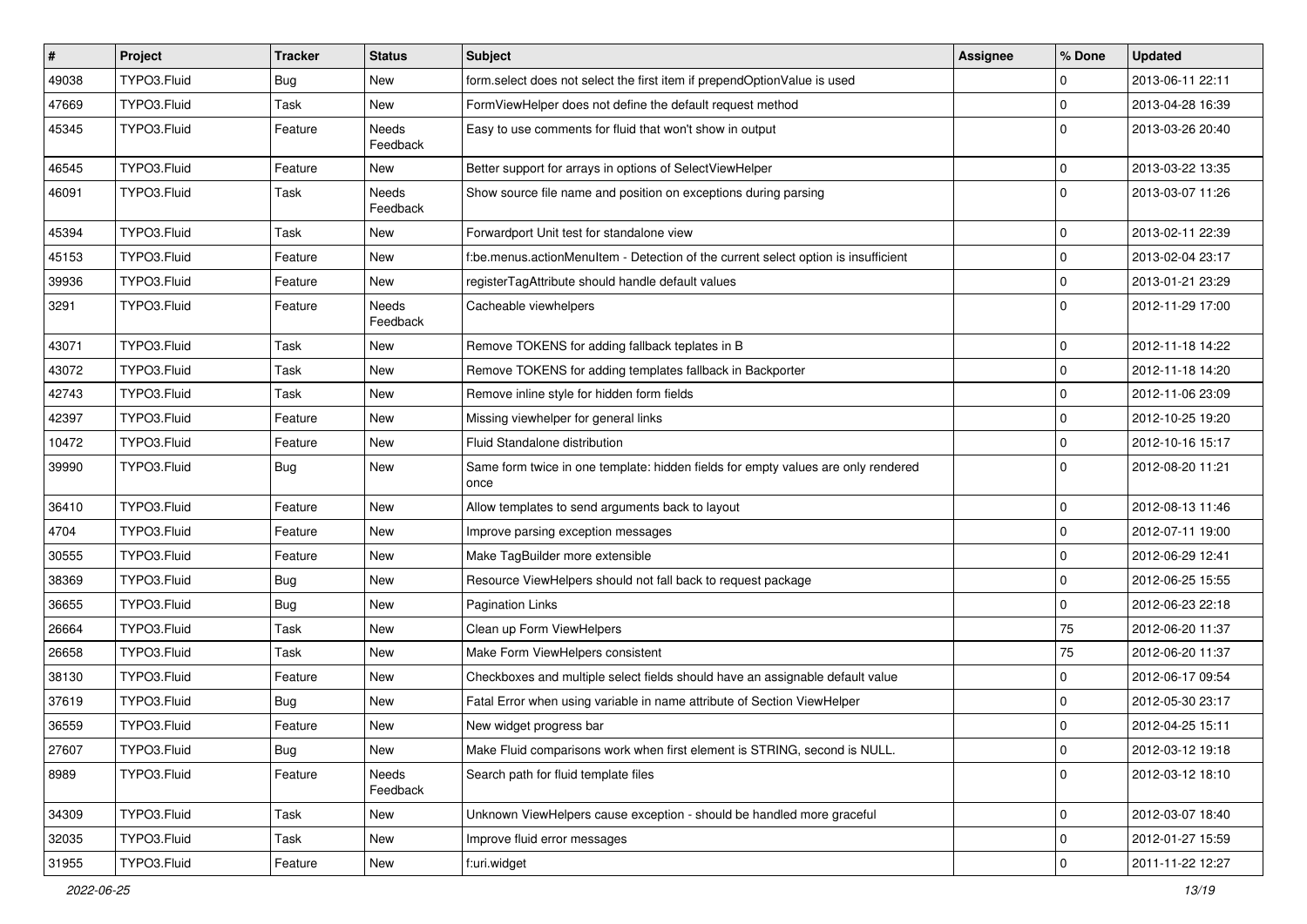| #     | Project                                | <b>Tracker</b> | <b>Status</b>       | <b>Subject</b>                                                                                              | <b>Assignee</b> | % Done      | <b>Updated</b>   |
|-------|----------------------------------------|----------------|---------------------|-------------------------------------------------------------------------------------------------------------|-----------------|-------------|------------------|
| 30937 | TYPO3.Fluid                            | Bug            | New                 | CropViewHelper stringToTruncate can't be supplied so it can't be easily extended                            |                 | 100         | 2011-10-21 13:37 |
| 28554 | TYPO3.Fluid                            | Bug            | <b>New</b>          | (v4) implement feature flag to disable caching                                                              |                 | $\mathbf 0$ | 2011-10-21 13:37 |
| 28553 | TYPO3.Fluid                            | Bug            | New                 | improve XHProf test setup                                                                                   |                 | $\mathbf 0$ | 2011-10-21 13:37 |
| 28552 | TYPO3.Fluid                            | Bug            | New                 | (v5) write ViewHelper test for compiled run; adjust functional test to do two passes<br>(uncached & cached) |                 | $\Omega$    | 2011-10-21 13:37 |
| 28550 | TYPO3.Fluid                            | Bug            | <b>New</b>          | (v4) make widgets cacheable, i.e. not implement childnodeaccess interface                                   |                 | $\mathbf 0$ | 2011-10-21 13:37 |
| 28549 | TYPO3.Fluid                            | Bug            | New                 | make widgets cacheable, i.e. not implement childnodeaccess interface                                        |                 | $\mathbf 0$ | 2011-10-21 13:37 |
| 13045 | TYPO3.Fluid                            | Bug            | New                 | Entity decode of strings are different between if-conditions and output of variable                         |                 | $\mathbf 0$ | 2011-10-21 13:37 |
| 8648  | TYPO3.Fluid                            | Bug            | New                 | format.crop ViewHelper should support all features of the crop stdWrap function                             |                 | $\mathbf 0$ | 2011-10-21 13:37 |
| 3481  | TYPO3.Fluid                            | <b>Bug</b>     | New                 | Use ViewHelperVariableContainer in PostParseFacet                                                           |                 | $\mathbf 0$ | 2011-10-21 13:37 |
| 9950  | TYPO3.Fluid                            | Task           | New                 | Binding to nested arrays impossible for form-elements                                                       |                 | $\mathbf 0$ | 2011-10-20 01:48 |
| 10911 | TYPO3.Fluid                            | Task           | New                 | Tx_Fluid_ViewHelpers_Form_AbstractFormViewHelper->renderHiddenIdentityField<br>should be more reliable      |                 | $\Omega$    | 2011-09-30 12:29 |
| 9514  | TYPO3.Fluid                            | Feature        | New                 | Support explicit Array Arguments for ViewHelpers                                                            |                 | $\mathbf 0$ | 2011-05-06 11:03 |
| 59858 | TYPO3.Kickstart                        | Bug            | New                 | Property <path>\CoffeeBean::\$Persistence_Object_Identifier does not exist</path>                           |                 | $\mathbf 0$ | 2015-01-13 12:20 |
| 56555 | TYPO3.Kickstart                        | Bug            | New                 | Kickstart creates wrong labels in New.html                                                                  |                 | $\mathbf 0$ | 2014-03-04 21:33 |
| 53971 | TYPO3.Kickstart                        | Feature        | New                 | Login functionality                                                                                         |                 | $\mathbf 0$ | 2013-12-16 10:39 |
| 39790 | TYPO3.Kickstart                        | Feature        | New                 | Allow forward slashes where backslashes need to be specified                                                |                 | $\mathbf 0$ | 2012-08-14 09:28 |
| 29794 | TYPO3.Kickstart                        | Feature        | New                 | Initialize collections in generated models                                                                  |                 | $\mathbf 0$ | 2011-09-14 23:23 |
| 47818 | TYPO3.Welcome                          | Bug            | New                 | Wrong link on Welcome screen                                                                                |                 | $\mathbf 0$ | 2013-05-02 12:01 |
| 56074 | <b>TYPO3 Flow Base</b><br>Distribution | Bug            | New                 | Parse errors cause meaningless Flow exception messages.                                                     | Adrian Föder    | $\mathbf 0$ | 2014-02-18 14:14 |
| 51809 | TYPO3.Flow                             | Bug            | <b>Under Review</b> | Commit "[BUGFIX] Published resources don't support symlinks" produces an fatal error<br>on Windows          | Adrian Föder    | 100         | 2015-06-13 12:51 |
| 49025 | TYPO3.Flow                             | Task           | <b>Under Review</b> | Dynamic locale detection / determination                                                                    | Adrian Föder    | 0           | 2013-12-28 10:48 |
| 51972 | TYPO3.Flow                             | Bug            | New                 | Joins for every deep property constraint make cartesian selection                                           | Adrian Föder    | 0           | 2013-09-13 10:04 |
| 49806 | TYPO3.Flow                             | Task           | Accepted            | Date formatting should care about the time zone                                                             | Adrian Föder    | $\mathbf 0$ | 2013-07-09 10:16 |
| 49566 | TYPO3.Flow                             | Bug            | New                 | NULL source values are not handled correctly                                                                | Adrian Föder    | $\mathbf 0$ | 2013-07-02 08:21 |
| 48167 | TYPO3.Flow                             | Feature        | Accepted            | Command line account and role browsing                                                                      | Adrian Föder    | $\mathbf 0$ | 2013-05-21 13:28 |
| 45851 | TYPO3.Flow                             | Feature        | Needs<br>Feedback   | Allow referencing environment variables in Settings.yaml                                                    | Adrian Föder    | 0           | 2013-04-30 14:12 |
| 44542 | TYPO3.Flow                             | Task           | New                 | Mention the risk of requestPatterns regarding foreign package's SecurityContext usage                       | Adrian Föder    | 0           | 2013-01-17 18:39 |
| 51239 | TYPO3.Fluid                            | Bug            | <b>Under Review</b> | AbstractViewHelper use incorrect method signature for "\$this->systemLogger->log()"                         | Adrian Föder    | 0           | 2014-04-11 11:17 |
| 54195 | TYPO3.Fluid                            | Task           | New                 | Rename and move FormViewHelper's errorClass value, currently 'f3-form-error'                                | Adrian Föder    | 0           | 2014-02-15 12:19 |
| 59672 | TYPO3.Flow                             | Feature        | <b>Under Review</b> | Add support for Doctrine 2.5 embeddables                                                                    | Alexander Berl  | 0           | 2015-04-08 17:42 |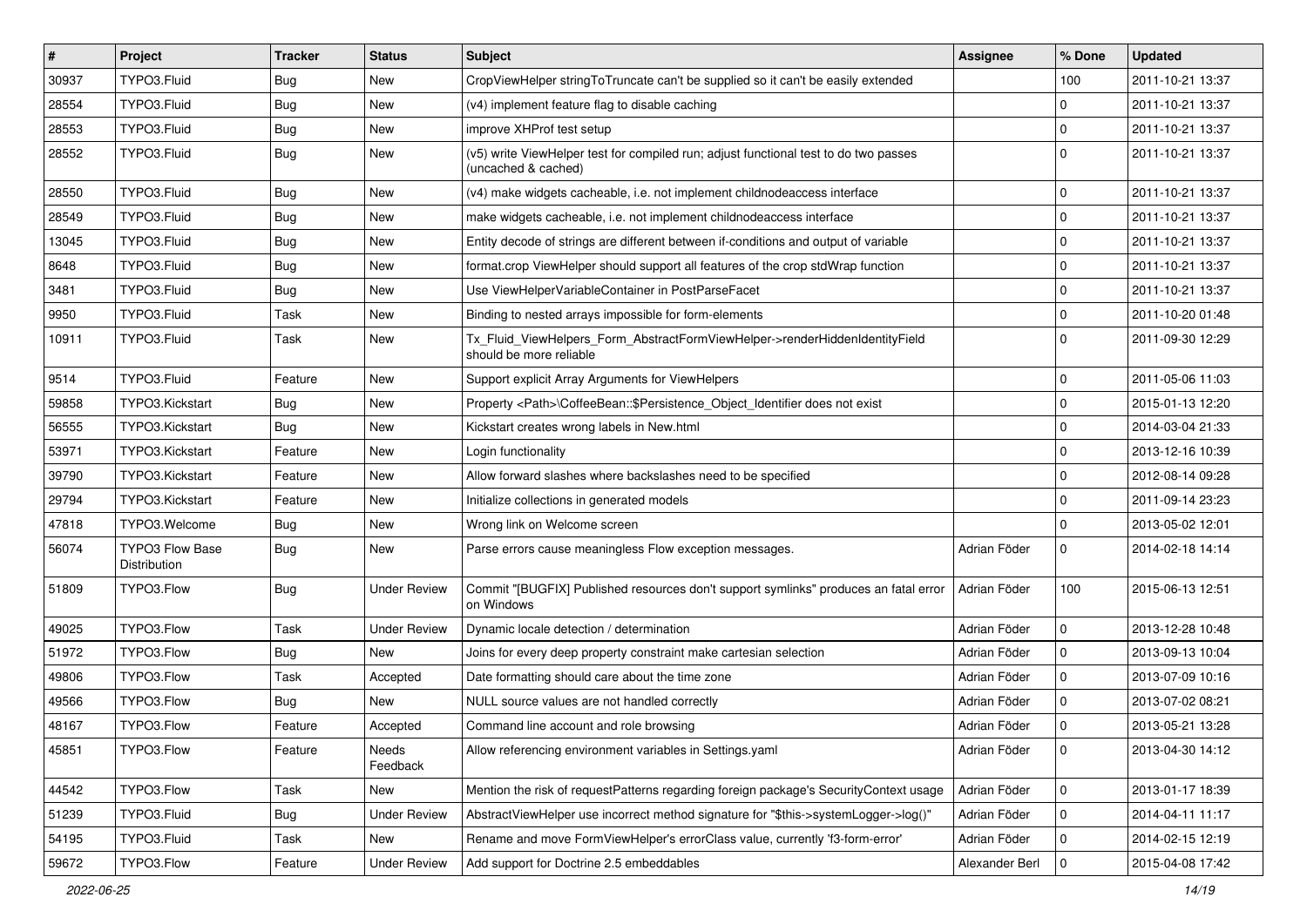| #     | Project                                | <b>Tracker</b> | <b>Status</b>            | <b>Subject</b>                                                                           | <b>Assignee</b>      | % Done      | <b>Updated</b>   |
|-------|----------------------------------------|----------------|--------------------------|------------------------------------------------------------------------------------------|----------------------|-------------|------------------|
| 48596 | TYPO3.Flow                             | <b>Bug</b>     | <b>Under Review</b>      | Ignored Tags configuration should be easier to configure from packages                   | Alexander Berl       | 0           | 2015-02-14 13:00 |
| 48532 | TYPO3.Flow                             | <b>Bug</b>     | <b>Under Review</b>      | JsonView Configuration behaves differently for arrays and objects                        | Alexander Berl       | $\mathbf 0$ | 2014-06-11 15:53 |
| 47339 | TYPO3.Flow                             | Feature        | Needs<br>Feedback        | Allow RequestHandlers to get the current Request injected                                | Alexander Berl       | $\mathbf 0$ | 2013-05-21 13:28 |
| 35420 | <b>TYPO3 Flow Base</b><br>Distribution | Suggestion     | New                      | Review use of try / catch in the Security Framework                                      | Andreas<br>Förthner  | $\mathbf 0$ | 2012-03-31 00:00 |
| 9968  | TYPO3.Flow                             | Feature        | New                      | Promote security publishing configuration automatically when persisting models           | Andreas<br>Förthner  | $\Omega$    | 2013-12-09 22:03 |
| 38065 | TYPO3.Flow                             | Feature        | New                      | Implement content security for DQL queries                                               | Andreas<br>Förthner  | $\mathbf 0$ | 2013-05-21 13:28 |
| 5442  | TYPO3.Flow                             | Feature        | New                      | Destroy session / logout user on deleting an account                                     | Andreas<br>Förthner  | $\mathbf 0$ | 2012-10-25 08:46 |
| 40824 | TYPO3.Flow                             | Bug            | <b>Needs</b><br>Feedback | Modified action controller methods not detected properly                                 | Andreas<br>Förthner  | $\mathbf 0$ | 2012-10-01 20:33 |
| 3621  | TYPO3.Flow                             | Feature        | New                      | Implement dynamic firewall filter registration                                           | Andreas<br>Förthner  | $\Omega$    | 2012-05-21 16:15 |
| 3619  | TYPO3.Flow                             | Feature        | New                      | Implement System Policy Support/System Security                                          | Andreas<br>Förthner  | $\Omega$    | 2012-05-21 16:15 |
| 29387 | TYPO3.Flow                             | Feature        | <b>Needs</b><br>Feedback | A token with wrong credentials should throw an exception                                 | Andreas<br>Förthner  | $\mathbf 0$ | 2011-08-31 15:32 |
| 6602  | TYPO3.Flow                             | Feature        | New                      | Implement after invocation handling                                                      | Andreas<br>Förthner  | $\mathbf 0$ | 2011-01-07 11:15 |
| 6603  | TYPO3.Flow                             | Feature        | New                      | Provide a policy management API                                                          | Andreas<br>Förthner  | $\mathbf 0$ | 2010-10-20 11:39 |
| 6601  | TYPO3.Flow                             | Task           | On Hold                  | Introduce a new roles definition syntax including runtime constraints                    | Andreas<br>Förthner  | $\mathbf 0$ | 2010-10-20 11:39 |
| 58494 | TYPO3.Flow                             | <b>Bug</b>     | <b>Needs</b><br>Feedback | Inifinite redirects if index.php presents in URI                                         | Bastian<br>Waidelich | $\mathbf 0$ | 2014-05-25 11:29 |
| 58773 | TYPO3.Flow                             | <b>Bug</b>     | Accepted                 | Improve NoMatchingRouteException                                                         | Bastian<br>Waidelich | $\Omega$    | 2014-05-13 15:59 |
| 45405 | TYPO3.Flow                             | Bug            | Accepted                 | Uncaught Exception in DynamicRoutePart                                                   | Bastian<br>Waidelich | $\Omega$    | 2014-03-05 11:19 |
| 53350 | TYPO3.Flow                             | <b>Bug</b>     | Accepted                 | Trying to create a Link in an Template in CLI Context should provide a helpful exception | Bastian<br>Waidelich | $\mathbf 0$ | 2013-11-05 15:00 |
| 50395 | TYPO3.Flow                             | <b>Bug</b>     | Accepted                 | Route cache caches routes for non dispatchable requests                                  | Bastian<br>Waidelich | $\mathbf 0$ | 2013-10-14 12:00 |
| 59057 | TYPO3.Fluid                            | <b>Bug</b>     | <b>Under Review</b>      | Hidden empty value fields shoud be disabled when related field is disabled               | Bastian<br>Waidelich | $\mathbf 0$ | 2014-06-18 17:23 |
| 53806 | TYPO3.Fluid                            | <b>Bug</b>     | <b>Under Review</b>      | Paginate widget maximumNumberOfLinks rendering wrong number of links                     | Bastian<br>Waidelich | 0           | 2014-06-18 12:13 |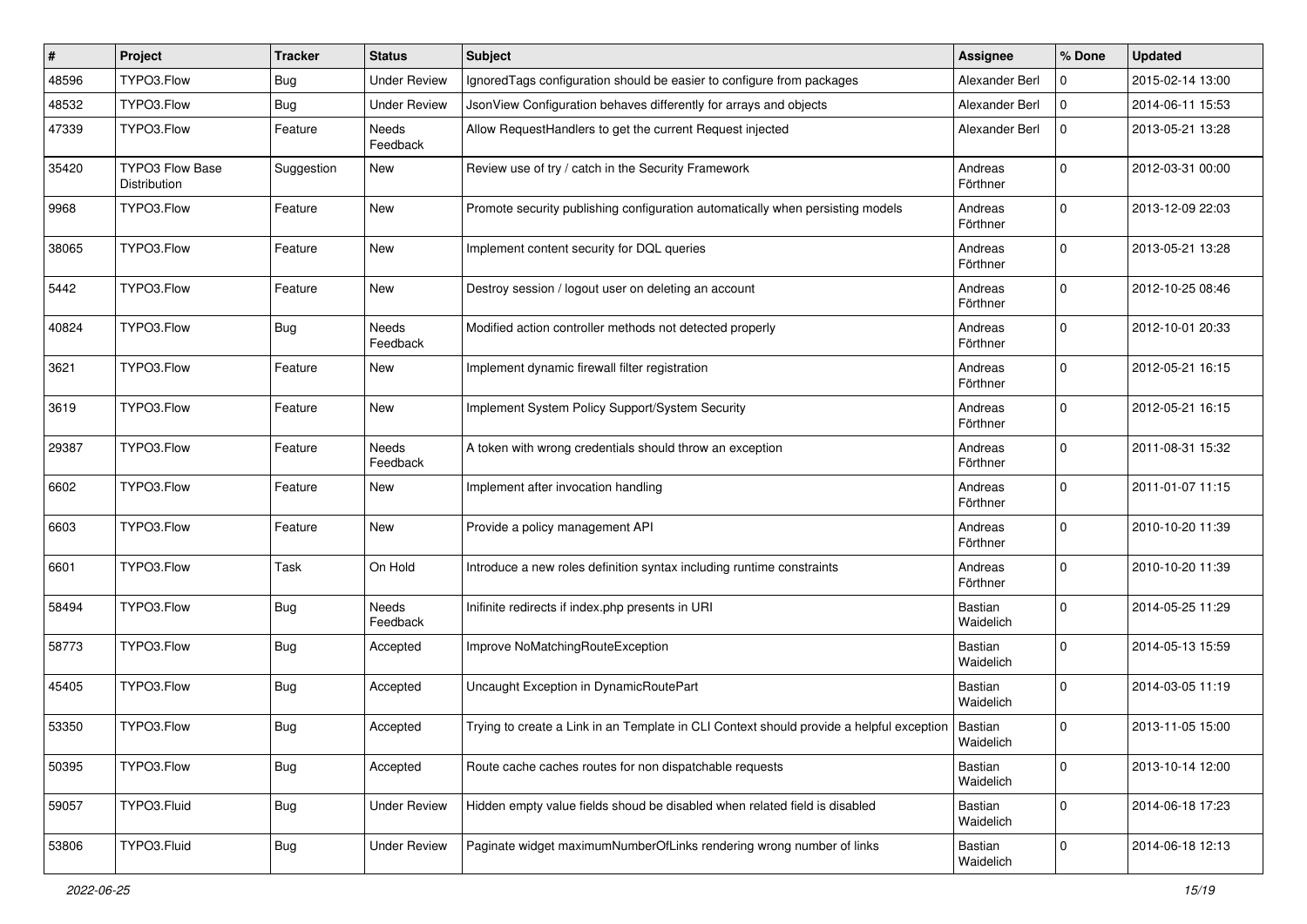| #     | <b>Project</b>                                | <b>Tracker</b> | <b>Status</b>            | <b>Subject</b>                                                                                                       | <b>Assignee</b>         | % Done         | <b>Updated</b>   |
|-------|-----------------------------------------------|----------------|--------------------------|----------------------------------------------------------------------------------------------------------------------|-------------------------|----------------|------------------|
| 58862 | TYPO3.Fluid                                   | <b>Bug</b>     | <b>Needs</b><br>Feedback | FormViewHelper doesn't accept NULL as value for \$arguments                                                          | Bastian<br>Waidelich    | $\Omega$       | 2014-06-04 12:49 |
| 37302 | TYPO3.Flow                                    | Bug            | Needs<br>Feedback        | NumberValidator                                                                                                      | Carsten Bleicker        | $\overline{0}$ | 2013-07-03 08:36 |
| 47423 | <b>TYPO3 Flow Base</b><br><b>Distribution</b> | Task           | Under Review             | Decouple TYPO3. Party from Flow                                                                                      | Christian Müller        | $\Omega$       | 2013-04-22 09:34 |
| 55306 | TYPO3.Flow                                    | <b>Bug</b>     | Under Review             | Filenames should not exceed 255 characters                                                                           | Christian Müller        | $\Omega$       | 2015-10-04 21:35 |
| 8923  | TYPO3.Flow                                    | Task           | Under Review             | Provide a Nginx Server Configuration for FLOW3                                                                       | Christian Müller        | $\Omega$       | 2014-06-19 16:34 |
| 55870 | TYPO3.Flow                                    | Feature        | New                      | Enhance f:form.textfield or add a f:form.datefield VH with enhanced validation and<br>propertymapping                | Christian Müller        | $\Omega$       | 2014-04-15 12:32 |
| 34134 | TYPO3.Flow                                    | <b>Bug</b>     | <b>Needs</b><br>Feedback | PropertyMapper throws unnecessary exception                                                                          | Christian Müller        | $\Omega$       | 2014-02-19 10:14 |
| 54146 | TYPO3.Flow                                    | <b>Bug</b>     | <b>New</b>               | Different sorting of arguments in ACL Patterns doesnt work                                                           | Christian Müller        | $\Omega$       | 2013-12-02 19:23 |
| 46425 | TYPO3.Flow                                    | Task           | <b>Under Review</b>      | DI proxy classes use raw reflection instead of RelfectionService                                                     | Christian Müller        | $\Omega$       | 2013-08-14 15:35 |
| 48898 | TYPO3.Flow                                    | Bug            | New                      | configuration for roles fails if one of Policy yaml files contain empty "roles array"                                | Christian Müller        | $\Omega$       | 2013-06-05 19:06 |
| 46974 | TYPO3.Flow                                    | <b>Bug</b>     | Accepted                 | Original and Proxy class in one file makes it difficult to reach 100% code coverage for<br>functional tests          | Christian Müller        | $\mathbf 0$    | 2013-05-21 13:28 |
| 30890 | TYPO3.Flow                                    | Feature        | Accepted                 | Developer Toolbar                                                                                                    | Christian Müller        | $\mathbf 0$    | 2013-05-21 13:28 |
| 45253 | TYPO3.Flow                                    | Task           | Accepted                 | Throw exception in PointcutMethodNameFilter if given method's argument does not<br>match the actual method signature | Christian Müller        | $\Omega$       | 2013-03-07 16:33 |
| 26986 | TYPO3.Flow                                    | Feature        | Accepted                 | Debug toolbar                                                                                                        | Christian Müller        | $\Omega$       | 2012-06-08 20:41 |
| 3725  | TYPO3.Fluid                                   | Feature        | <b>New</b>               | <b>CSS Engine</b>                                                                                                    | Christian Müller        | $\mathbf 0$    | 2014-04-03 13:24 |
| 55008 | TYPO3.Fluid                                   | <b>Bug</b>     | <b>Under Review</b>      | Interceptors should be used in Partials                                                                              | Christian Müller        | $\Omega$       | 2014-01-15 08:44 |
| 33628 | TYPO3.Fluid                                   | <b>Bug</b>     | Needs<br>Feedback        | Multicheckboxes (multiselect) for Collections don't work                                                             | Christian Müller        | $\Omega$       | 2012-06-28 10:27 |
| 41900 | TYPO3.Flow                                    | Feature        | Accepted                 | Check for duplicate PSR-0 autoload namespaces                                                                        | Christian Jul<br>Jensen | $\Omega$       | 2013-05-21 13:28 |
| 41832 | TYPO3.Flow                                    | Task           | <b>New</b>               | Improve error handling for incompatible packages                                                                     | Christian Jul<br>Jensen | $\Omega$       | 2012-10-10 14:44 |
| 46063 | TYPO3.Flow                                    | Feature        | New                      | Implement username password provider with "remember me" persistent cookie                                            | Christopher<br>Hlubek   | $\Omega$       | 2014-09-23 00:26 |
| 47858 | TYPO3.Flow                                    | <b>Bug</b>     | <b>Needs</b><br>Feedback | Remove .htaccess from Composer Installer Essentials                                                                  | Christopher<br>Hlubek   | $\Omega$       | 2013-08-14 15:35 |
| 46371 | TYPO3.Flow                                    | Feature        | <b>New</b>               | Support compilation of static information in proxy classes                                                           | Christopher<br>Hlubek   | $\Omega$       | 2013-03-16 21:26 |
| 45100 | TYPO3.Flow                                    | Feature        | Under Review             | RequestDispatchingAspect should check if entry point can handle current request                                      | Christopher<br>Hlubek   | $\Omega$       | 2013-02-08 15:32 |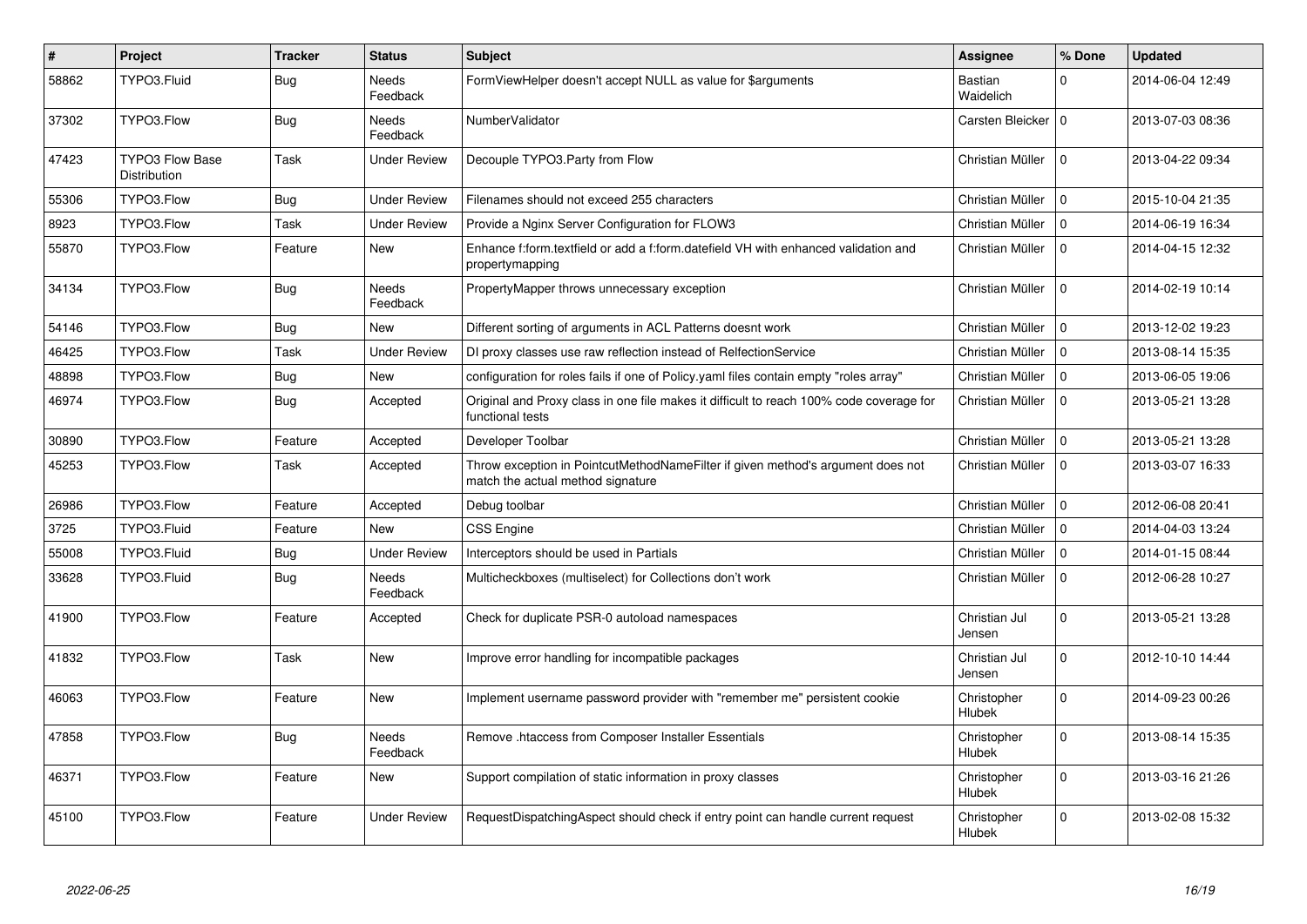| $\vert$ # | Project                                       | <b>Tracker</b> | <b>Status</b>            | <b>Subject</b>                                                                                | Assignee              | % Done      | <b>Updated</b>   |
|-----------|-----------------------------------------------|----------------|--------------------------|-----------------------------------------------------------------------------------------------|-----------------------|-------------|------------------|
| 27322     | TYPO3.Flow                                    | Feature        | On Hold                  | Add support for Appserver-in-PHP, which could result in much faster executions.               | Christopher<br>Hlubek | 0           | 2012-07-09 18:11 |
| 1856      | TYPO3.Flow                                    | Feature        | <b>New</b>               | The Package Manager checks dependencies between packages on each activation /<br>deactivation | Christopher<br>Hlubek | $\Omega$    | 2010-10-20 11:39 |
| 37095     | TYPO3.Fluid                                   | Feature        | New                      | It should be possible to set a different template on a Fluid TemplateView inside an<br>action | Christopher<br>Hlubek | $\Omega$    | 2012-05-11 13:54 |
| 51811     | TYPO3.Flow                                    | <b>Bug</b>     | <b>New</b>               | Improve session handle when the authenticated account is removed from persitance              | Dominique<br>Feyer    | $\mathbf 0$ | 2014-03-27 12:21 |
| 53262     | TYPO3.Flow                                    | Bug            | <b>New</b>               | FileBakend have some race condition                                                           | Dominique<br>Feyer    | $\Omega$    | 2013-11-01 10:48 |
| 50115     | TYPO3.Flow                                    | Feature        | Under Review             | During the policy loading, we need to take care if class exist                                | Dominique<br>Feyer    | $\mathbf 0$ | 2013-10-04 10:23 |
| 28052     | TYPO3.Flow                                    | Feature        | On Hold                  | Possibility to enable or disable accounts                                                     | Julian Kleinhans   60 |             | 2013-05-21 13:28 |
| 45164     | <b>TYPO3 Flow Base</b><br><b>Distribution</b> | Feature        | Accepted                 | Define syntax for validation rules in YAML                                                    | Karsten<br>Dambekalns | $\Omega$    | 2013-02-05 10:52 |
| 38004     | TYPO3.Flow                                    | <b>Bug</b>     | Accepted                 | Missing CheatSheet folder for Getting Started manual                                          | Karsten<br>Dambekalns | $\Omega$    | 2014-11-07 10:58 |
| 30933     | TYPO3.Flow                                    | Feature        | <b>Needs</b><br>Feedback | Check for unique constraints on add()                                                         | Karsten<br>Dambekalns | $\Omega$    | 2014-10-01 12:36 |
| 58193     | TYPO3.Flow                                    | <b>Bug</b>     | <b>Under Review</b>      | Forward-port changelogs to master branch                                                      | Karsten<br>Dambekalns | $\mathbf 0$ | 2014-05-23 18:11 |
| 33937     | TYPO3.Flow                                    | Feature        | Accepted                 | Convenience method to resolve public "resource://" paths                                      | Karsten<br>Dambekalns | $\Omega$    | 2014-04-15 11:40 |
| 40802     | TYPO3.Flow                                    | <b>Bug</b>     | Accepted                 | Documentation mistake (authentication)                                                        | Karsten<br>Dambekalns | $\Omega$    | 2014-03-20 14:13 |
| 31500     | TYPO3.Flow                                    | <b>Bug</b>     | <b>Under Review</b>      | Argument validation for CLI requests is not done                                              | Karsten<br>Dambekalns | $\Omega$    | 2014-02-24 14:00 |
| 43621     | TYPO3.Flow                                    | <b>Bug</b>     | <b>Under Review</b>      | Composer installer overwrites Settings.yaml.example                                           | Karsten<br>Dambekalns | $\Omega$    | 2013-11-26 19:12 |
| 44314     | TYPO3.Flow                                    | Task           | Accepted                 | slightly file permissions for /Configuration/* and /Data/Persistent/EncryptionKey             | Karsten<br>Dambekalns | $\Omega$    | 2013-11-25 14:21 |
| 36715     | TYPO3.Flow                                    | Feature        | Accepted                 | Make simultaneous use of multiple persistence backends possible                               | Karsten<br>Dambekalns | $\Omega$    | 2013-11-20 21:17 |
| 35030     | TYPO3.Flow                                    | Feature        | Under Review             | Dynamic locale detection                                                                      | Karsten<br>Dambekalns | $\Omega$    | 2013-09-26 18:08 |
| 43190     | TYPO3.Flow                                    | Bug            | Accepted                 | Misleading exception message for incompatible database structure                              | Karsten<br>Dambekalns | $\Omega$    | 2013-08-14 15:35 |
| 50080     | TYPO3.Flow                                    | <b>Bug</b>     | Needs<br>Feedback        | Broken concept for CLI/Web separation                                                         | Karsten<br>Dambekalns | $\mathbf 0$ | 2013-08-13 08:42 |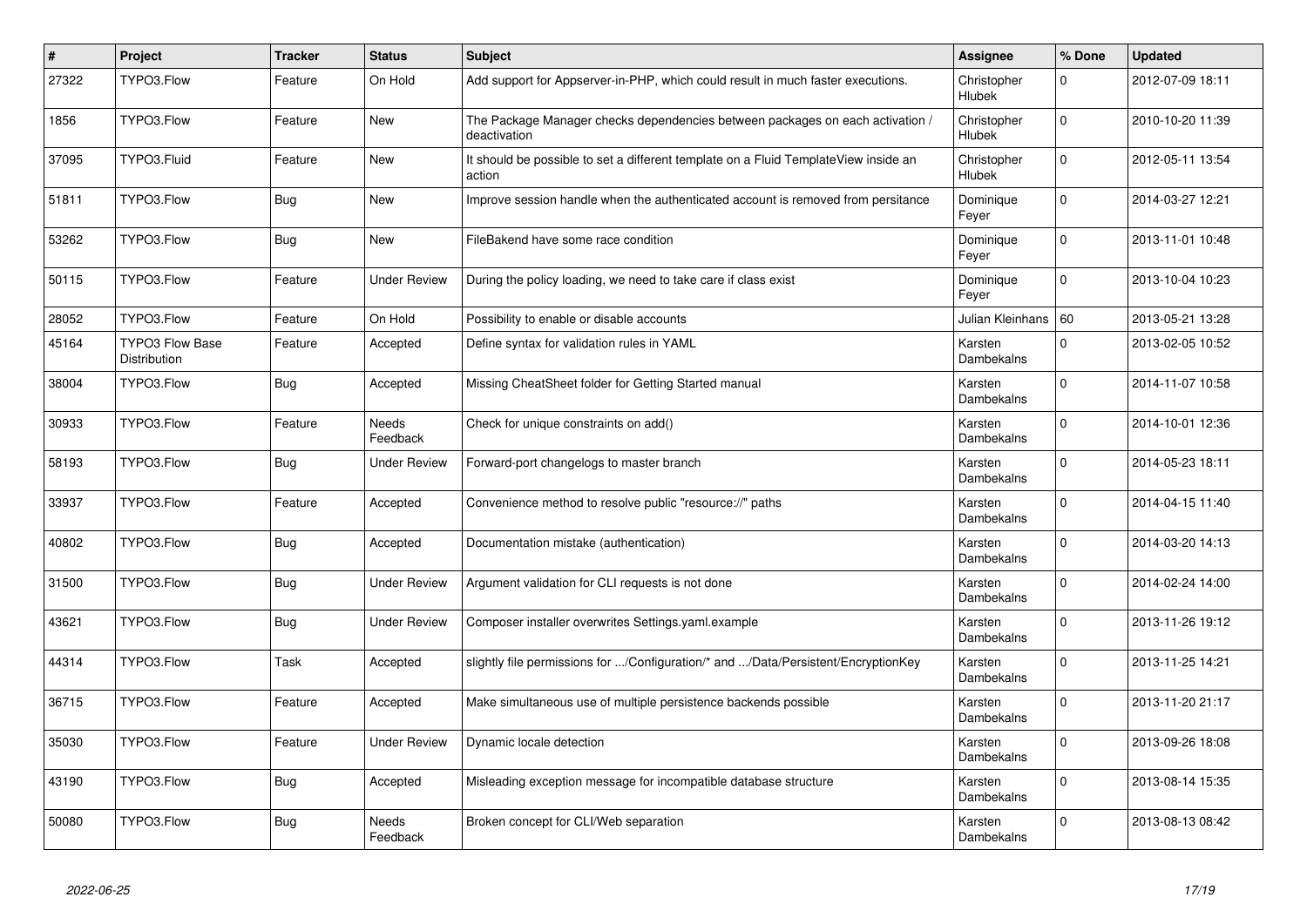| #     | Project    | <b>Tracker</b> | <b>Status</b>            | <b>Subject</b>                                                                                               | <b>Assignee</b>              | % Done      | <b>Updated</b>   |
|-------|------------|----------------|--------------------------|--------------------------------------------------------------------------------------------------------------|------------------------------|-------------|------------------|
| 32707 | TYPO3.Flow | Bug            | Accepted                 | <b>Bad Bad FileBackend</b>                                                                                   | Karsten<br>Dambekalns        | $\Omega$    | 2013-05-21 13:33 |
| 43192 | TYPO3.Flow | Bug            | Accepted                 | findByIdentifier() for non-persisted objects not working for custom identifier properties                    | Karsten<br>Dambekalns        | $\Omega$    | 2013-05-21 13:28 |
| 40555 | TYPO3.Flow | Feature        | Accepted                 | Missing command arguments parameter in Core\Booting\Scripts::executeCommand()                                | Karsten<br><b>Dambekalns</b> | $\mathbf 0$ | 2013-05-21 13:28 |
| 39609 | TYPO3.Flow | Feature        | Accepted                 | <b>Migration Version</b>                                                                                     | Karsten<br>Dambekalns        | 50          | 2013-05-21 13:28 |
| 39253 | TYPO3.Flow | Feature        | Accepted                 | Remove mirroring mode option and code                                                                        | Karsten<br>Dambekalns        | 0           | 2013-05-21 13:28 |
| 44396 | TYPO3.Flow | Task           | Accepted                 | Move Doctrine ORM integration onto own namespace                                                             | Karsten<br>Dambekalns        | $\Omega$    | 2013-05-21 13:28 |
| 37372 | TYPO3.Flow | Feature        | Accepted                 | Inheritance in ORM should be configured automatically                                                        | Karsten<br>Dambekalns        | $\Omega$    | 2013-05-21 13:28 |
| 37352 | TYPO3.Flow | <b>Bug</b>     | <b>Under Review</b>      | generateValueHash() should use getIdentifierByObject()                                                       | Karsten<br>Dambekalns        | $\Omega$    | 2013-05-21 13:28 |
| 44375 | TYPO3.Flow | Task           | Accepted                 | Make all persistence reads go through repositories                                                           | Karsten<br>Dambekalns        | $\Omega$    | 2013-05-21 13:28 |
| 32607 | TYPO3.Flow | Feature        | <b>Needs</b><br>Feedback | Export localized strings for JS consumption                                                                  | Karsten<br>Dambekalns        | $\Omega$    | 2013-05-21 13:28 |
| 26943 | TYPO3.Flow | Feature        | Needs<br>Feedback        | Add i18n support to domain models                                                                            | Karsten<br>Dambekalns        | $\Omega$    | 2013-05-21 13:28 |
| 26765 | TYPO3.Flow | Feature        | Accepted                 | Support class schema features for every reflected class                                                      | Karsten<br>Dambekalns        | $\Omega$    | 2013-02-14 20:47 |
| 28016 | TYPO3.Flow | <b>Bug</b>     | <b>Needs</b><br>Feedback | Cascade remove of cleared ArrayCollection                                                                    | Karsten<br>Dambekalns        | $\Omega$    | 2013-02-14 20:46 |
| 34879 | TYPO3.Flow | <b>Bug</b>     | Accepted                 | Proxied object is not update()able                                                                           | Karsten<br>Dambekalns        | $\Omega$    | 2013-01-22 15:17 |
| 41727 | TYPO3.Flow | Bug            | Accepted                 | @Flow\Identity and @ORM\InheritanceType("JOINED") can't be used together                                     | Karsten<br>Dambekalns        | $\Omega$    | 2013-01-21 17:15 |
| 41029 | TYPO3.Flow | Bug            | Accepted                 | Method security is also evaluating abstract classes                                                          | Karsten<br>Dambekalns        | $\Omega$    | 2013-01-19 21:55 |
| 39699 | TYPO3.Flow | Bug            | Accepted                 | SQL DDL for TYPO3\FLOW3\Cache\Backend\PdoBackend                                                             | Karsten<br>Dambekalns        | $\Omega$    | 2012-12-13 12:35 |
| 42550 | TYPO3.Flow | Task           | <b>Under Review</b>      | Add top-level .htaccess to block everything but Web                                                          | Karsten<br>Dambekalns        | $\mathbf 0$ | 2012-12-11 22:43 |
| 13559 | TYPO3.Flow | <b>Bug</b>     | Accepted                 | ObjectSerializer failes with persistent objects within arrays                                                | Karsten<br>Dambekalns        | $\mathbf 0$ | 2012-11-08 09:39 |
| 40410 | TYPO3.Flow | <b>Bug</b>     | Needs<br>Feedback        | Exception when using Apc, Memcached of Redis cache backend for reflection status<br>and object configuration | Karsten<br>Dambekalns        | 0           | 2012-10-25 15:56 |